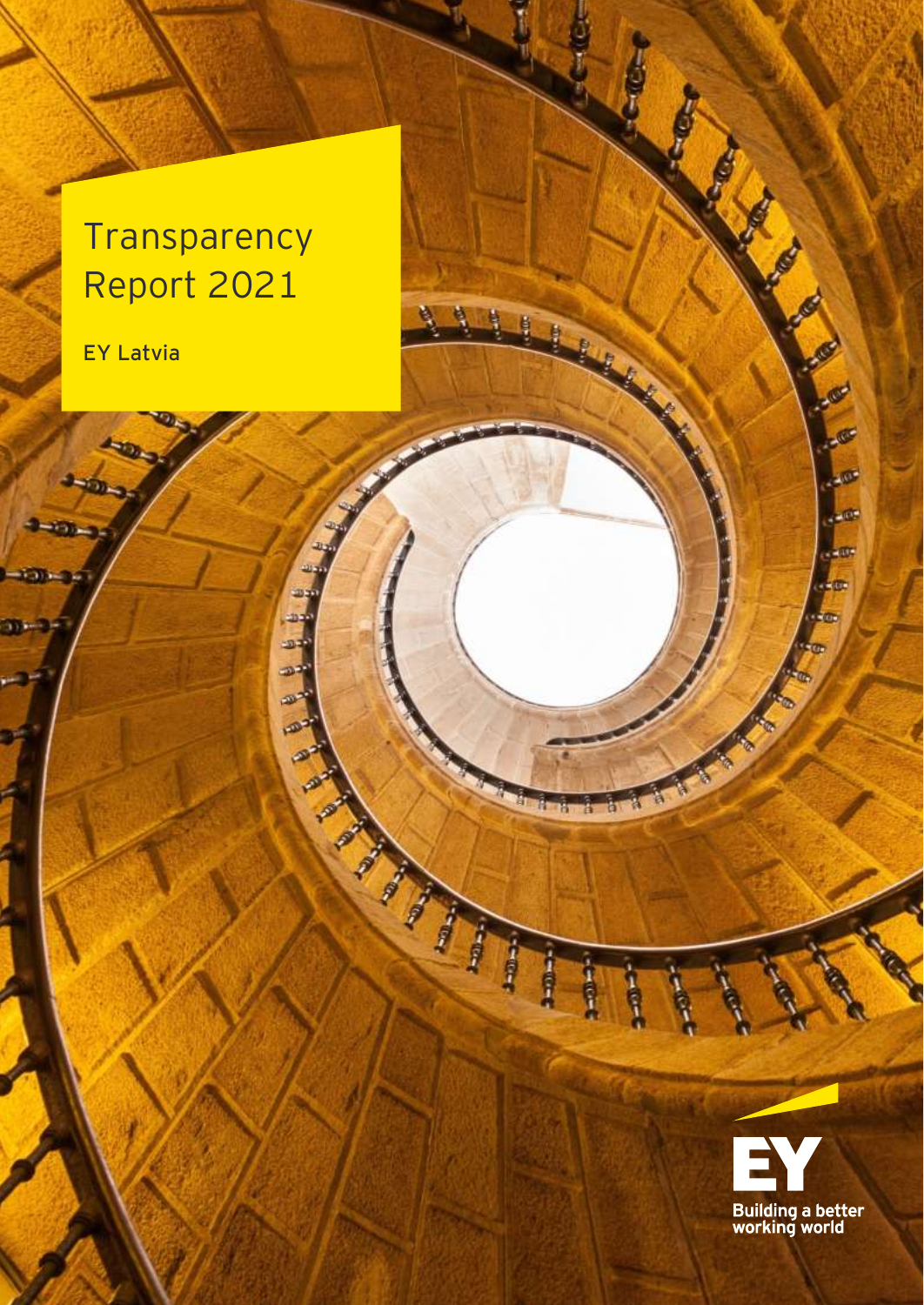# Contents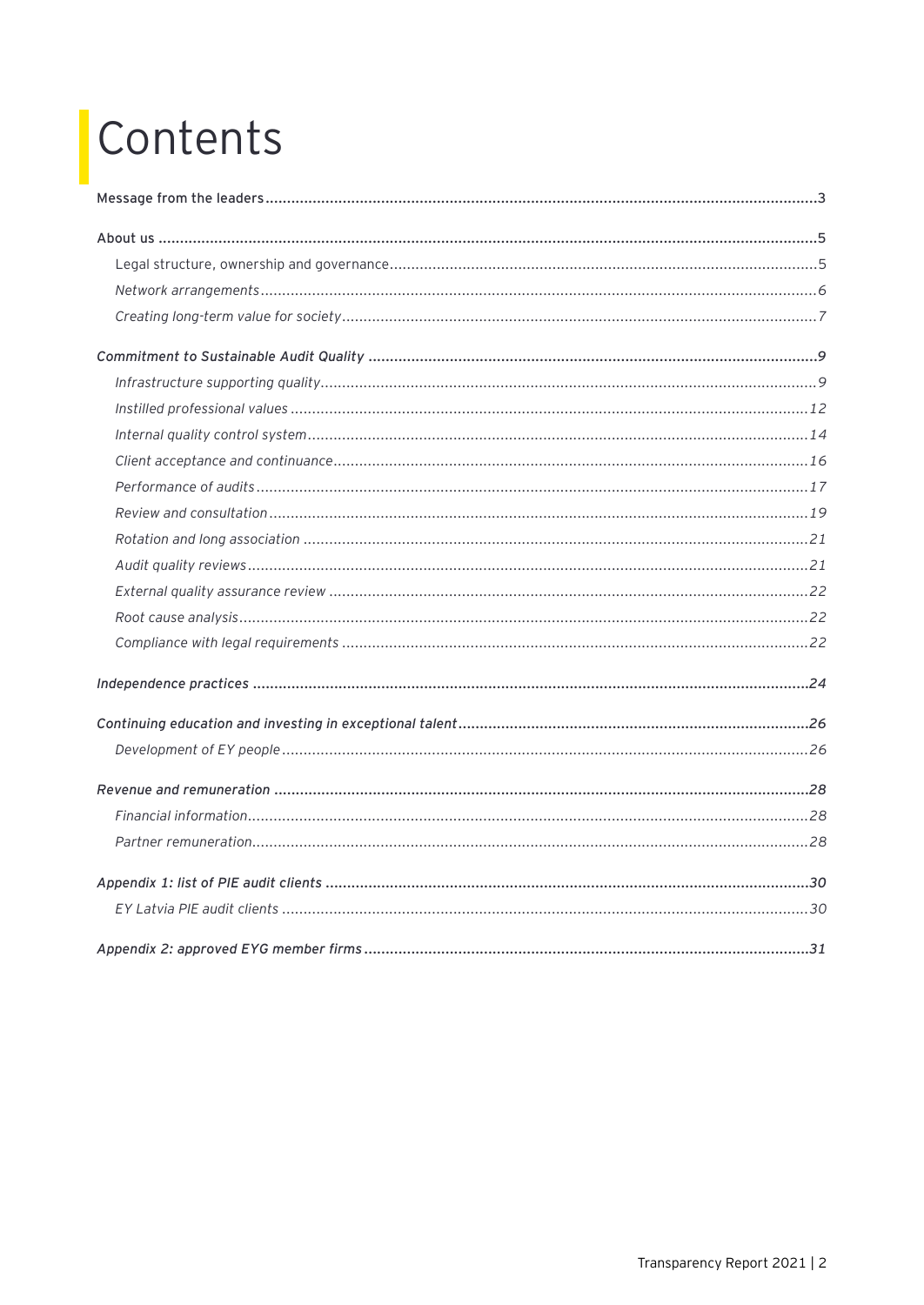## <span id="page-2-0"></span>**Message from the leaders**



**Jonas Akelis** EY Baltic Managing Partner



**Diāna Krišjāne** EY Baltic Assurance Leader

Welcome to the Transparency Report 2021 of EY Latvia. We believe that how we advance audit quality, manage risk and maintain our independence as auditors should be transparent to stakeholders. This report is one of the ways in which we provide an update on what we are doing in these areas.

Executing high-quality audits continues to be the top priority, and is at the heart of our commitment to serve the public interest. Auditors play a vital role in the functioning of capital markets by promoting transparency and supporting investor confidence. Companies, regulators and other stakeholders count on us to deliver excellence in every engagement.

We are focused on investing in tools to improve what we do, creating highperforming, diverse and inclusive teams, and building trust and confidence through the audits we perform.

EY Latvia's reputation is based on and grounded in providing high-quality professional audit services, objectively and ethically, to every company we audit.

We embrace the transparency objectives of the European Union's (EU's) Regulation 537/2014 and Law on Audit Services of the Republic of Latvia , which require Latvia statutory auditors of public interest entities (PIEs) to publish annual transparency reports.

The EY Latvia Transparency Report 2021 complies with the Regulation and the Law on Audit Services of the Republic of Latvia, and covers thefinancial year ended 30 June 2021 as well as any more recent relevant events. In this report, you can learn about how we are creating long-term value for society; our commitment to Sustainable Audit Quality (SAQ), including how we instill professional values, the performance of audits and internal quality control; independence practices; and the impact of the COVID-19 pandemic on operations.

The focus on delivering high-quality audits has remained paramount during the global pandemic. A comprehensive set of actions has been developed to assess and respond to risk, with a particular focus on fraud risks.

There has also been a continuing commitment to sustainability, as part of the global organization's NextWave strategy, to create long-term value for all stakeholders. This includes an ambition to be carbon negative in 2021, following the achievement of carbon neutrality in 2020, and to be net zero in 2025, which is an important step in the EY sustainability journey. EY Latvia is doing its part in achieving these goals.

We remain focused on enhancing audit quality and upholding our independence, informed by several factors, including external and internal inspection results. Continuous improvement of audit quality requires us to challenge approaches to audit execution, and we concentrate on this by evaluating inspection findings and taking responsive actions.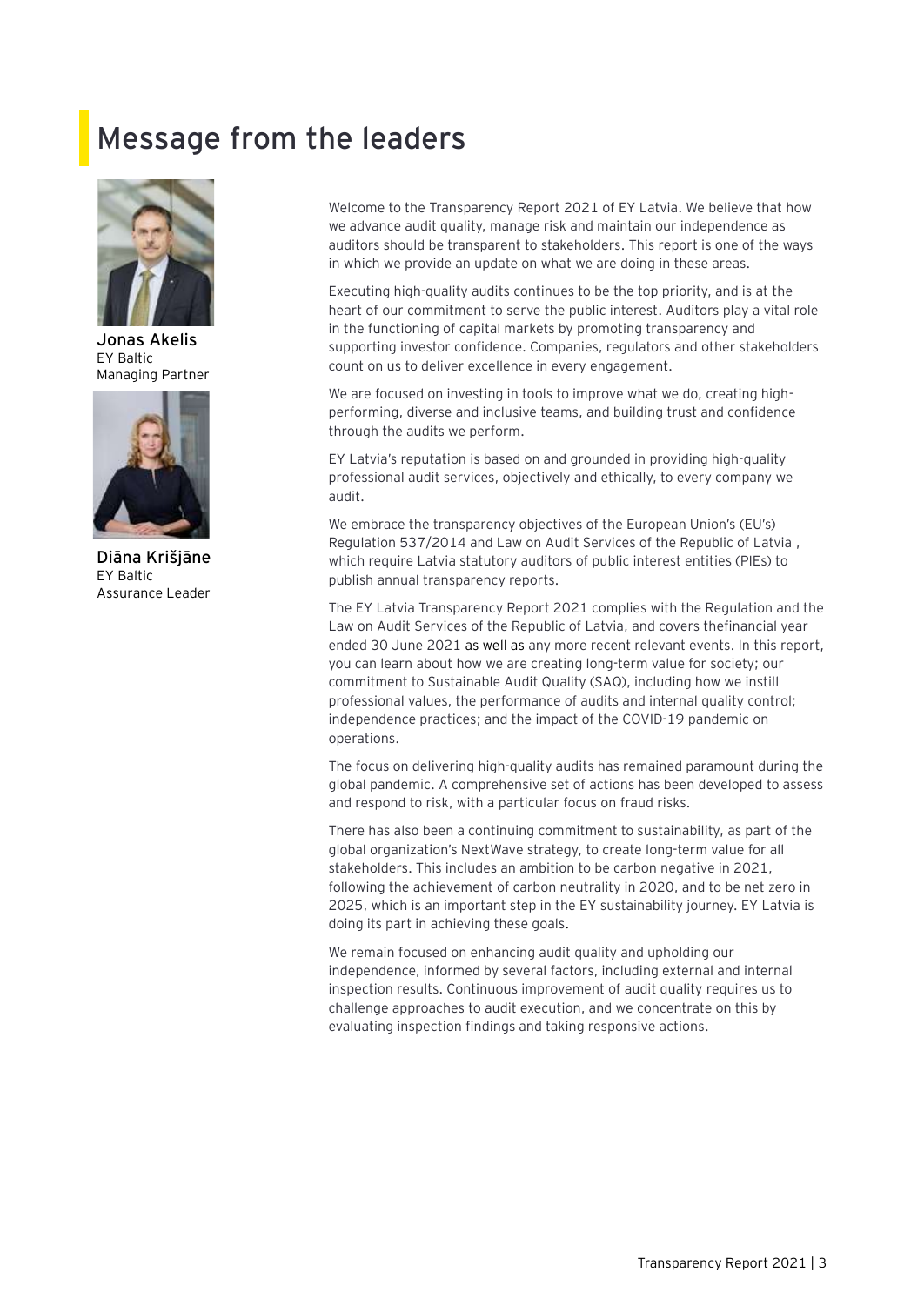#### **EY's purpose:** *Building a better working world*

EY is committed to doing its part in building a better working world.

The audits delivered by EY people help build trust and confidence in business and the capital markets. EY auditors serve the public interest by delivering high-quality, analytics-driven audits with independence, integrity, objectivity and professional skepticism. In so doing, the EY organization helps protect and promote sustainable and long-term value for stakeholders.

The need for trust and confidence in financial reporting in the capital markets has never been greater, and auditors play an important role in this regard.

We encourage all our stakeholders - including clients and their investors, audit committee members and regulators — to continue to engage with us on our strategy as well as any of the matters covered in this report.

Jonas Akelis **Diāna Krišjāne** 

EY Baltic Managing Partner Frank Ernst & Young Baltic SIA Cahirperson of the Board EY Baltic Assurance Leader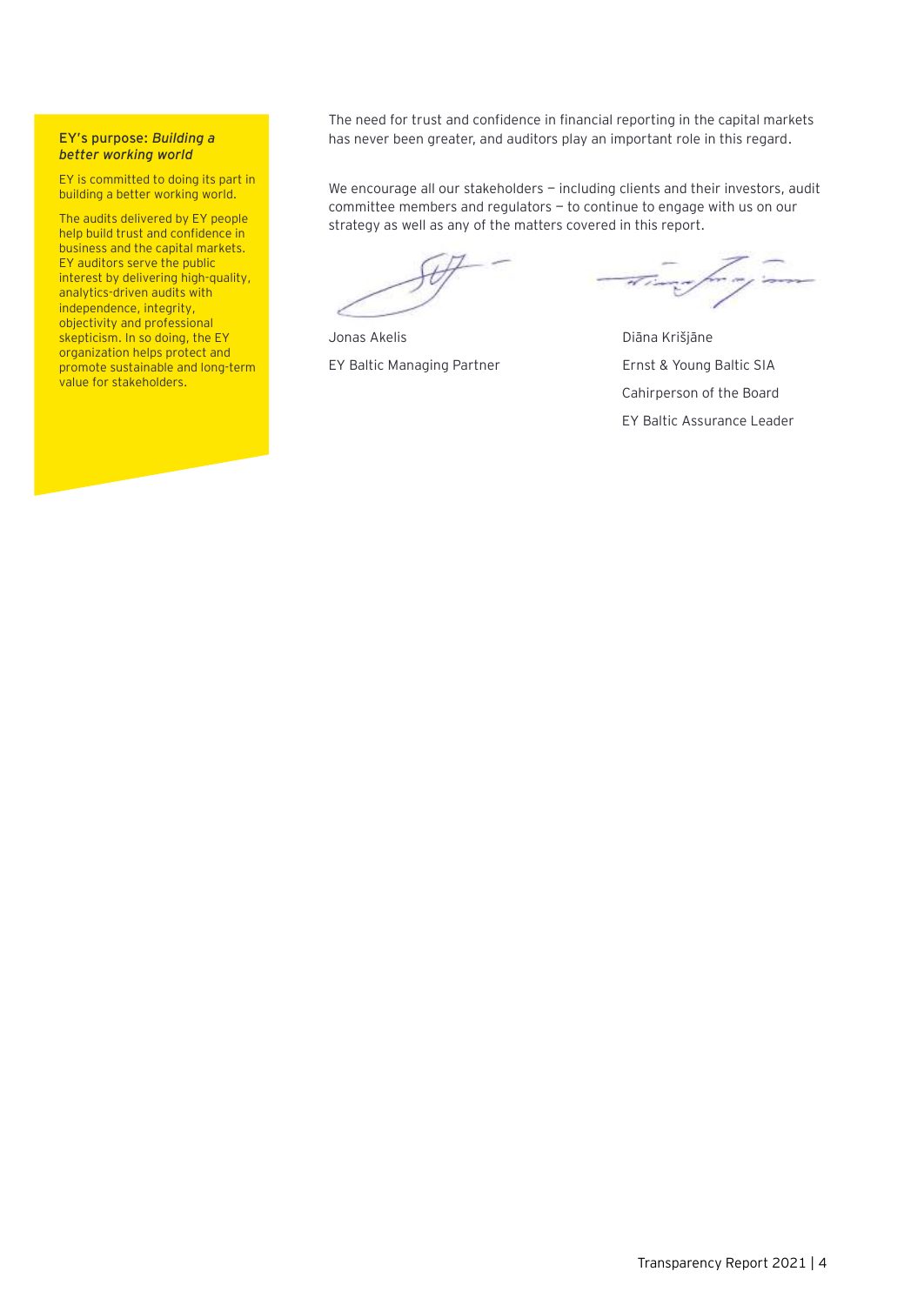### <span id="page-4-0"></span>About us

#### **Legal structure, ownership and governance**

In Latvia, Ernst & Young Baltic SIA is a limited liability company organized in Riga and is a member firm of Ernst & Young Global Limited, a UK company limited by guarantee (EYG). In this report, we refer to ourselves as "EY Latvia," "we," "us" or "our." EY refers collectively to the global organization of the member firms of EYG.

EY Latvia is jointly owned by EY Europe SCRL (for details see "EY Europe SCRL" below) and Baltic Network OU, a limited liability company licensed to provide audit services in Estonia. Ernst & Young Europe holds over 90% of the share capital of Baltic Network OU. The remainder of Baltic Network OU's share capital is held by 22 EY Baltic partners. Details regarding the ownership of EY Latvia are available in the public registry of the audit firms maintained by the Latvian Association of the Certified Auditors and can be found on its website: [www.lzra.lv.](http://www.lzra.lv/)

EY Latvia has no branches or subsidiaries and its place of business is at Muitas St. 1A, LV-1010 Riga, Latvia.

The governance bodies of EY Latvia are:

- The General Meeting the supreme body;
- The Board of the Company the collegial management body of the Company; the Board is elected by the General Meeting for an indefinite period and consists of 2 (two) members; the Board elects its chairman from among its members;

EYG member firms are grouped into three geographic Areas: Americas; Asia-Pacific; and Europe, Middle East, India and Africa (EMEIA). The Areas comprise multiple Regions. Regions are groupings of member firms (and in the case of the US member firm within that member firm) along geographical lines with the exception of the Financial Services Organization (FSO) Regions, which comprise the financial services

activities of the relevant member firms within an Area.

EY Latvia is part of the EMEIA Area, which comprises EYG member firms in 96 countries. Within the EMEIA Area, there were previously 10 Regions, and, from 1 July 2021, the number has reduced to 8. EY Latvia is part of the Central, Eastern and Southeastern Europe & Central Asia [CESA] Region.

Ernst & Young (EMEIA) Limited (EMEIA Limited), an English company limited by guarantee, is the principal coordinating entity for the EYG member firms in the EMEIA Area. EMEIA Limited facilitates the coordination of these firms and cooperation between them, but it does not control them. EMEIA Limited is a member firm of EYG, has no financial operations and does not provide any professional services.

Each Region elects a Regional Partner Forum (RPF), whose representatives advise and act as a sounding board to Regional leadership. The partner elected as Presiding Partner of the RPF also serves as the Region's representative on the Global Governance Council (see page 7).

In Europe, there is a holding entity, EY Europe SCRL (EY Europe). EY Europe is a Limited Liability

Cooperative Company (SCRL or CVBA) incorporated in Belgium. It is an audit firm registered with the Institut des Reviseurs d'Entreprises (IRE-IBR) in Belgium, but it does not carry out audits or provide any professional services.

To the extent permitted by local legal and regulatory requirements, EY Europe has acquired or will acquire voting control of the EYG member firms operating in Europe. EY Europe is a member firm of EYG. EY Europe acquired voting control of EY Latvia as of 27 March 2019

The Board of Directors of EY Europe is made up of senior partners of EYG member firms in Europe. It has authority and accountability for strategy execution and management of EY Europe.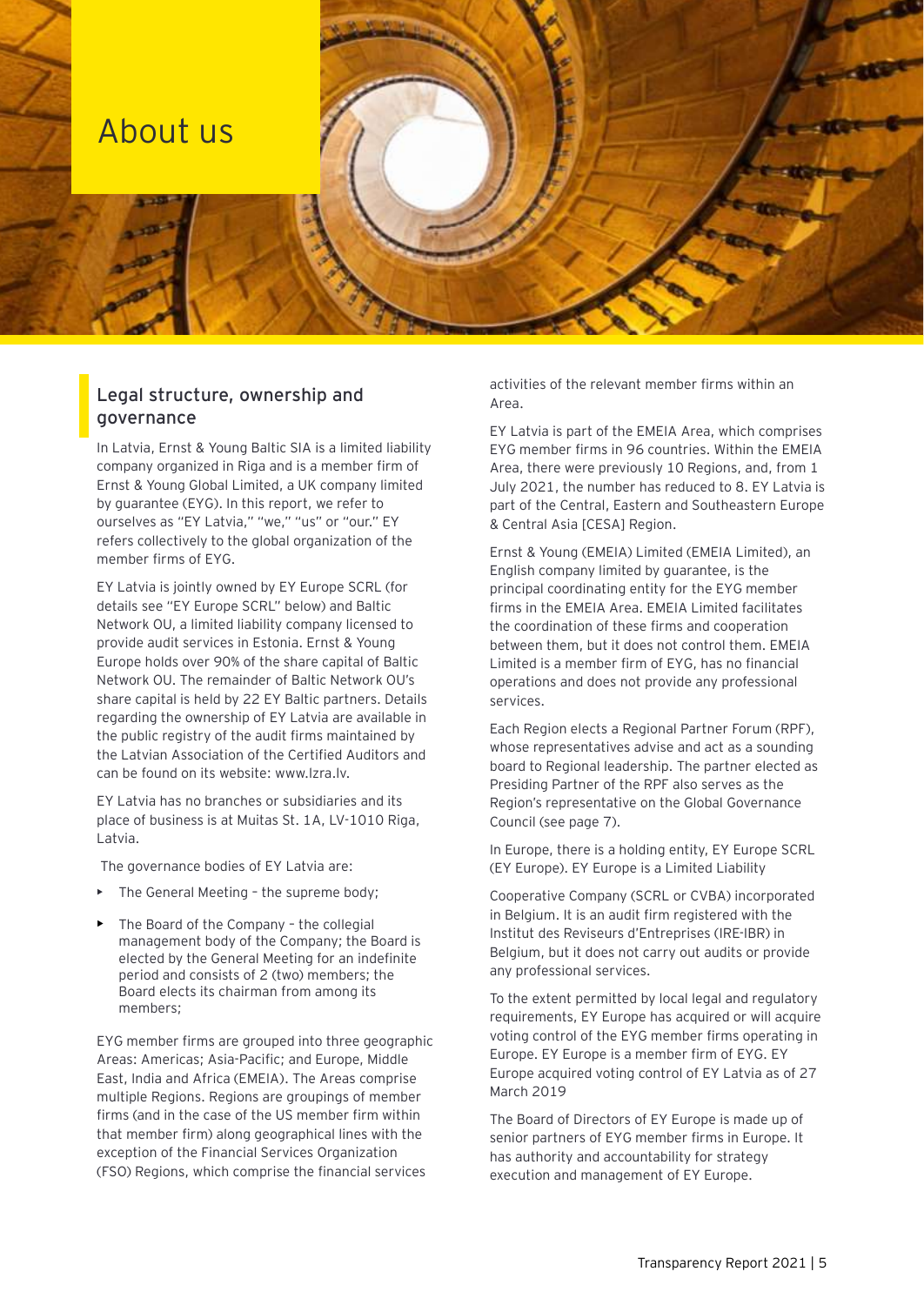#### <span id="page-5-0"></span>**Network arrangements**

EY is a global leader in assurance, tax, strategy and transactions, and consulting services. Worldwide, over 312,000 people in member firms in more than 150 countries share a commitment to building a better working world, united by shared values and an unwavering commitment to quality, integrity and professional skepticism. In today's global market, the integrated EY approach is particularly important in the delivery of high-quality multinational audits, which can span nearly every country in the world.

This integrated approach enables EY member firms to develop and draw upon the range and depth of experience required to perform such diverse and complex audits.

EYG coordinates the member firms and promotes cooperation among them. EYG does not provide services, but its objectives include the promotion of exceptional high-quality client service by member firms worldwide. Each member firm is a separate legal entity. Each member firm's obligations and responsibilities as a member of EYG are governed by the regulations of EYG and various other agreements.

The structure and principal bodies of the global organization, described below, reflect the principle that EY, as a global organization, has a common shared strategy.

At the same time, the network operates on a Regional level within the Areas. This operating model allows for greater stakeholder focus in the Regions, permitting member firms to build stronger relationships with clients and others in each country, and be more responsive to local needs.

#### **Global Governance Council**

The Global Governance Council (GGC) is a key governance body of EYG. It comprises one or more representatives from each Region, other member

firm partners as at-large representatives and independent non-executives (INEs). The Regional representatives, who otherwise do not hold senior management roles, are elected by their RPFs for a three-year term, with provision for one successive reappointment. The GGC advises EYG on policies, strategies, and the public interest aspects of its decision-making. The GGC approves, in some instances upon the recommendation of the Global Executive (GE), certain matters that could affect EY.

#### **Independent Non-Executives**

Up to six Independent Non-Executives (INEs) are appointed from outside EY. The INEs are senior leaders from both the public and private sectors and reflect diverse geographic and professional backgrounds. They bring to the global organization, and the GGC, the significant benefit of their varied perspectives and depth of knowledge. The INEs also form a majority of the Public Interest Sub-Committee (PIC) of the GGC. The role of the PIC includes public interest aspects of decision-making and stakeholder dialogue, issues raised under whistleblowing policies and procedures, and engagement in quality and risk management discussions. The INEs are nominated by a dedicated committee, approved by the GE and ratified by the GGC.

**Global Executive**

The GE brings together EY's leadership functions, services and geographies. As of 1 July 2021, it is chaired by the Chairman and CEO of EYG, and includes its Global Managing Partners of Client Service and Business Enablement; the Area Managing Partners; the global functional leadership for Talent; the leaders of the global service lines — Assurance, Consulting, Strategy and Transactions, and Tax; and one EYG member firm partner on rotation.

The GE also includes the Global Vice Chair of Markets, the Global Vice Chair of Transformation, the



#### **EY Areas, Regions and Countries\***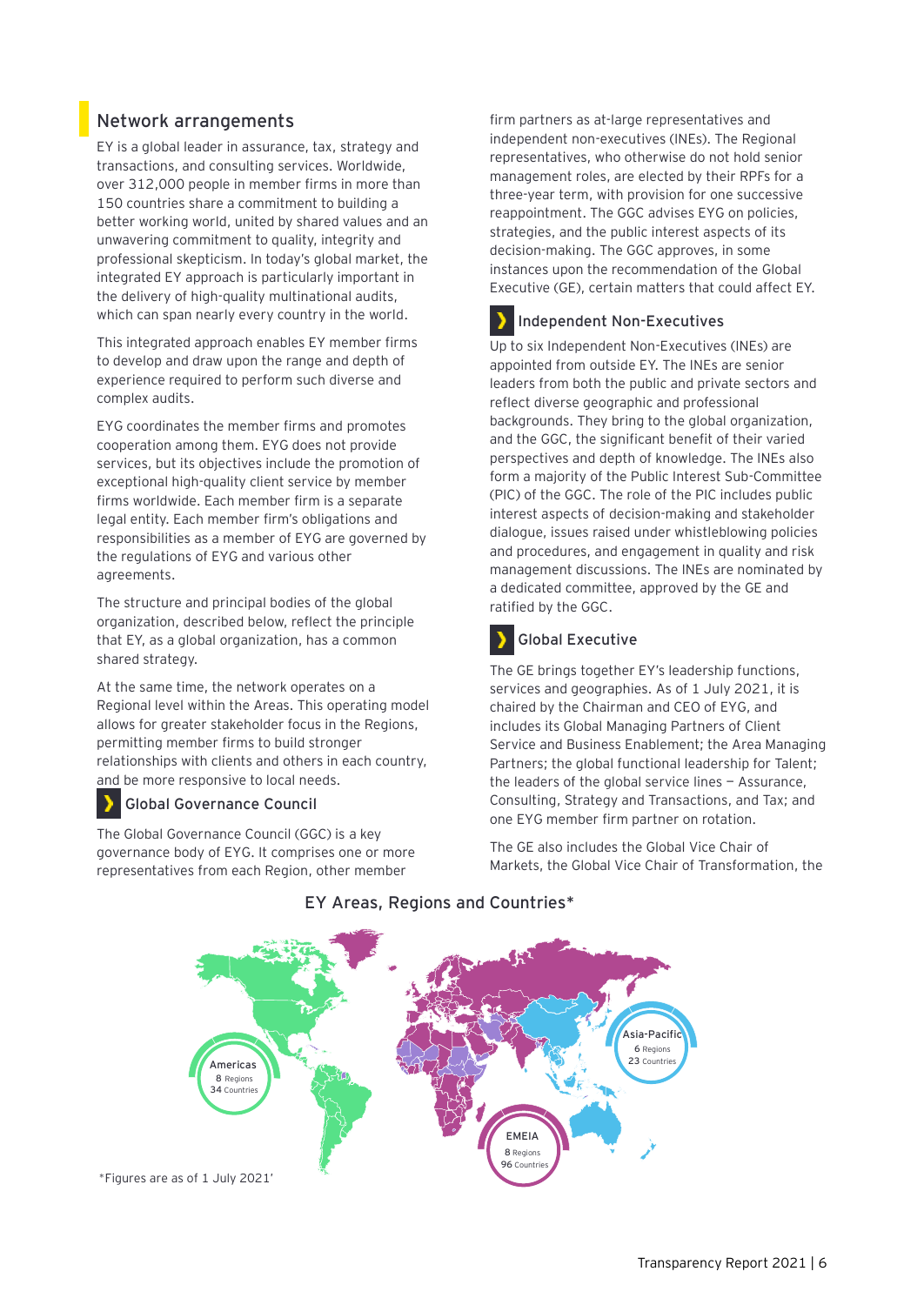Chief Client Technology Officer, the Chair of the Global Accounts Committee, the Chair of the Emerging Markets Committee, as well as a representative from the Emerging Markets practices.

The GE and the GGC approve nominations for the Chairman and CEO of EYG and ratify appointments of the Global Managing Partners. The GE also approves appointments of Global Vice Chairs. The GGC ratifies the appointments of any Global Vice Chair who serves as a member of the GE.

The GE's responsibilities include the promotion of global objectives and the development, approval and, where relevant, implementation of:

- Global strategies and plans
- Common standards, methodologies and policies to be promoted within member firms
- People initiatives, including criteria and processes for admission, evaluation, development, and reward and retirement of partners
- Quality improvement and protection programs
- Proposals regarding regulatory matters and public policy
- Policies and guidance relating to member firms' service of international clients, business development, and markets and branding
- EY's development funds and investment priorities
- EYG's annual financial reports and budgets
- GGC recommendations on certain matters

The GE also has the power to mediate and adjudicate disputes between member firms.

#### **GE committees**

Established by the GE, and bringing together representatives from across the organization, the GE committees are responsible for making recommendations to the GE. In addition to the Global Audit Committee, examples of other committees include Assurance, Consulting, Tax, Strategy and Transactions, Global Markets and Investments, Global Accounts, Emerging Markets, Talent and Risk Management.

#### **Global Practice Group**

The Global Practice Group brings together the members of the GE, GE committees, Regional leaders and sector leaders. It seeks to promote a common understanding of EY's strategic objectives and helps drive consistency of execution across the organization.

#### **EYG member firms**

Under the regulations of EYG, member firms commit themselves to pursue EY's objectives, such as the

provision of high-quality service worldwide. To that end, the member firms undertake the implementation of global strategies and plans, and work to maintain the prescribed scope of service capability. They are required to comply with common standards, methodologies and policies, including those regarding audit methodology, quality and risk management, independence, knowledge sharing, talent and technology.

Above all, EYG member firms commit to conducting their professional practices in accordance with applicable professional and ethical standards, and all applicable requirements of law. This commitment to integrity and doing the right thing is underpinned by the EY Global Code of Conduct and EY values (see page 13).

Besides adopting the regulations of EYG, member firms enter into several other agreements covering aspects of their membership in the EY organization, such as the right and obligation to use the EY name, and knowledge sharing.

Member firms are subject to reviews to evaluate adherence to EYG requirements and policies governing issues, such as independence, quality and risk management, audit methodology and HR. Member firms unable to meet quality commitments and other EYG membership requirements may be subject to termination from the EY organization.

### <span id="page-6-0"></span>**Creating long-term value for society**

While capitalism has created enormous global prosperity, it has also left too many people behind. Extreme poverty is already on the rise as a result of the COVID-19 pandemic, and climate change is threatening to deepen inequality still further as vulnerable communities are hit first and worst by its effects. EY believes an economic system that is fairer, more trustworthy and capable of addressing humanity's most profound challenges is urgently needed.

From advising governments on how to build more sustainable and inclusive economies, to encouraging businesses to focus and report on their creation of long-term value for all stakeholders, EY services already play a vital role in this. However, more can and must be done.

As a proud participant in the United Nations Global Compact (UNGC) since 2009, EY is committed to integrating the UNGC Ten Principles and the UN Sustainable Development Goals (SDGs) into EY strategy, culture and operations.

Among other things, this commitment is reflected in: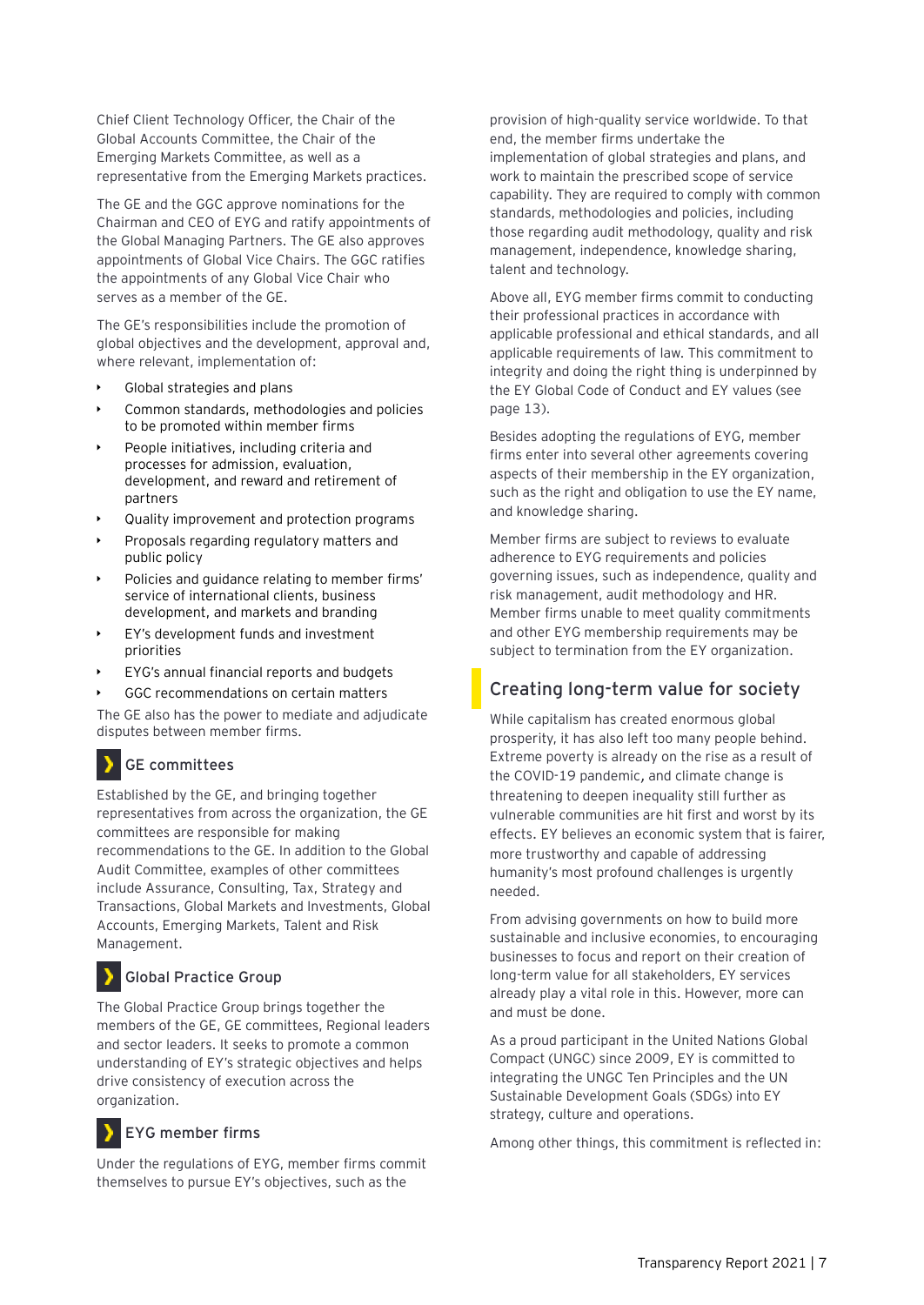#### **Corporate responsibility governance structures**

Corporate responsibility across EY is coordinated by the EY Corporate Responsibility Governance Council (CRGC). This body includes members of the EY Global Executive and provides senior leadership representation from across EY services lines, functions and geographic areas.

#### **The EY social impact ambition**

The global corporate responsibility program, [EY Ripples,](http://ey.com/eyripples) brings together the global EY network with a goal of positively impacting one billion lives by 2030. To date, EY Ripples initiatives have cumulatively benefited more than 45 million people, aided by:

- A rigorous focus on three areas (supporting the next generation workforce, working with impact entrepreneurs, and accelerating environmental sustainability) where the distinctive skills, knowledge and experience of EY people can make the biggest difference.
- A collaboration with other like-minded organizations to build ecosystems capable of creating change at scale. For example, the TRANSFORM initiative with Unilever and the UK Foreign, Commonwealth and Development Office, which aims to change the lives of 150 million people across sub-Saharan Africa and South Asia by 2030, by tackling inequality.

#### У **The EY carbon ambition**

EY aims to become carbon negative in 2021 and net zero in 2025. EY endeavors to achieve this by significantly reducing absolute carbon emissions, and then removing or offsetting more than the remaining amount every year. To reach net zero by FY25, EY member firms plan to reduce absolute emissions by 40% across Scopes 1, 2 and 3 (versus an FY19 baseline), consistent with a 1.5°C science-based target approved by the Science Based Targets initiative (SBTi). Specific actions include:

- Reducing business travel emissions, with a target to achieve a 35% reduction by FY25 against the FY19 baseline
- Reducing overall office electricity usage, and procuring 100% renewable energy for remaining needs, earning RE100 membership by FY25
- Structuring electricity Power Purchase Agreements (PPAs) to introduce more renewable electricity than EY consumes into national grids
- Using nature-based solutions and carbonreduction technologies to remove from the atmosphere or offset more carbon than emitted, every year
- Providing EY teams with tools to calculate, then work to reduce, the amount of carbon emitted in carrying out client work
- Requiring 75% of EY suppliers, by spend, to set science-based targets by no later than FY25
- Investing in EY services and solutions that help clients create value from decarbonizing their businesses and provide solutions to other sustainability challenges and opportunities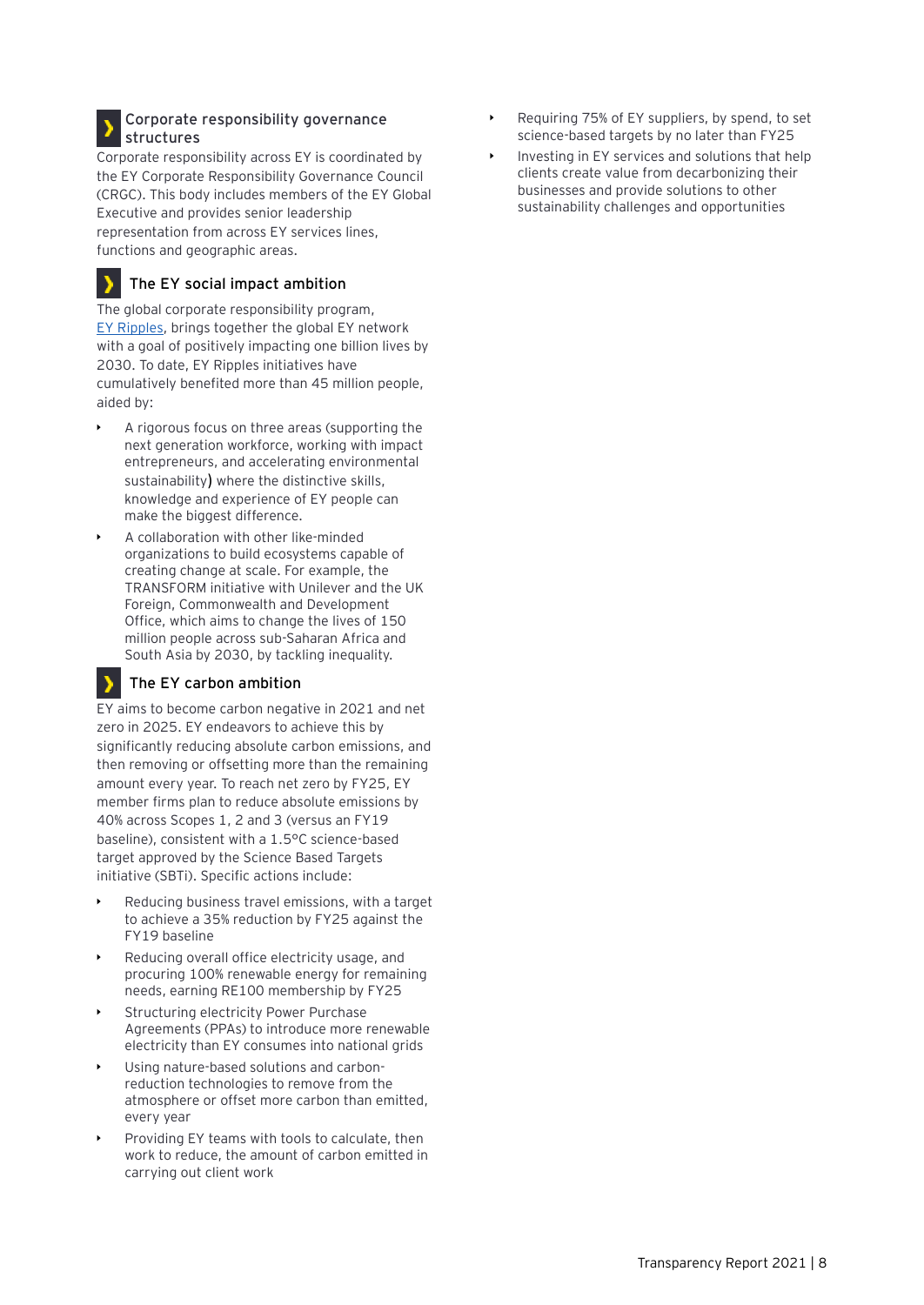## <span id="page-8-0"></span>Commitment to Sustainable Audit **Quality**

### <span id="page-8-1"></span>**Infrastructure supporting quality**

#### **Quality in the EY service lines**

NextWave is the EY global strategy and ambition to deliver long-term value to clients, people and society. It has put EY in a strong position to adapt and innovate, while the EY purpose of *Building a better working world* continues to inspire EY people not only to serve clients, but also to use EY knowledge, skills and experiences to support the communities in which we live and work. The insights and quality services we deliver help build trust and confidence in the capital markets and in economies around the world.

In response to disruptions in the environment, EY member firms adapted to maintain the delivery of high-quality audits. EY provided its audit professionals with additional training and enablement to help detect fraud. In addition, through a data-first approach enabled by analytics and digital tools, teams were able to deliver high-quality audits with independence, integrity, objectivity and professional skepticism.

EY member firms continue to develop the audit of the future, including ever more sophisticated data analytics, efficiently delivering greater insight and assurance in support of the high-quality audits that are valued by the companies that EY audits and the capital markets.

Our people are our greatest asset in delivering quality and value and building trust. We are elevating their experiences, using data and technology, so they can spend more time addressing risks and exercising professional judgment. By applying cutting-edge technologies and sophisticated data analytics, all while serving the public interest, our people are able to connect and contribute to the overall EY purpose of *Building a better working world.*

EYG member firms and their service lines are accountable for delivering high-quality engagements. EY member firms' service lines manage the overall process for quality reviews of completed

engagements and input for the quality of in-process engagements, which helps achieve compliance with professional standards and EY policies.

The Global Vice Chair of Assurance coordinates member firms' compliance with EY policies and procedures for services provided by Assurance.



#### **Global Audit Quality Committee**

The EY Global Audit Quality Committee (GAQC) is an important element of the culture of continuous improvement. It comprises senior leaders from across the EY organization with extensive, diverse and highly relevant experience. The GAQC advises EY Assurance leadership on the many aspects of the organization's business, operations, culture, talent strategy, governance and risk management that affect audit quality.

The committee develops innovative ideas and approaches to delivering high-quality audits and is a forum for sharing best practices of EY member firms. The committee also helps develop audit quality indicators (AQIs) and other forms of quality monitoring that feed into the continuous improvement cycle.

#### **Quality Enablement Leaders** У

The EY Quality Enablement Leaders (QEL) network is a group of senior Assurance leaders around the world who drive improvements in audit quality by providing support to engagement teams.

Their responsibilities include: coaching teams; supporting internal and external inspections; advising teams on remediating the root causes of significant audit deficiencies; driving practice and project management; supporting portfolio risk analyses; and implementing processes related to the EY system of quality management, including global AQIs.

Using EY Canvas and Milestones (se page X), as well as ever more sophisticated artificial intelligence (AI) tools, the QELs are able to build a picture of audit quality performance in real time. This, in turn, gives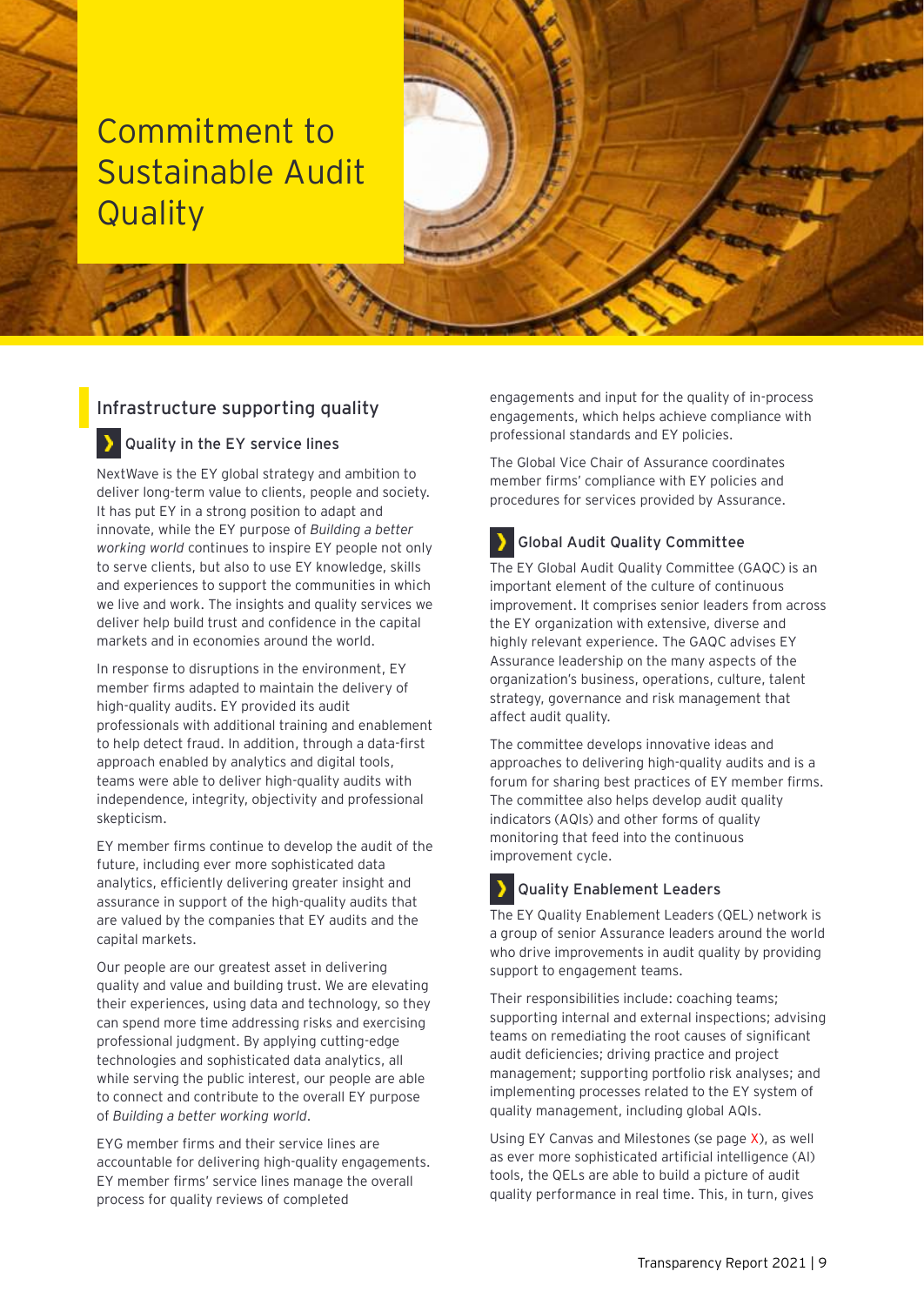greater clarity over where resources should be deployed to support audit teams and the companies they audit.

#### **Professional Practice**

The Global Vice Chair of Professional Practice, referred to as the Global Professional Practice Director (PPD), is overseen by the Global Vice Chair of Assurance and works to establish global audit quality control policies and procedures. Each of the Area PPDs as well as the Global Delivery Service center PPD is overseen by the Global PPD and the related Area Assurance Leader. This helps provide greater assurance as to the objectivity of audit quality and consultation processes.

The Global PPD also leads and oversees the Global Professional Practice group. This is a global network of technical subject-matter specialists in accounting and auditing standards who consult on accounting, auditing and financial reporting matters; and perform various practice monitoring and risk management activities.

consistently and effectively. The Global, Area, Regional and Country PPDs, together with other professionals who work with them in each member firm, are knowledgeable about EY people, clients and processes, and they are readily accessible for consultation with audit engagement teams.

Additional resources often augment the Global Professional Practice group, including networks of professionals focused on:

- Internal-control reporting and related aspects of the EY audit methodology
- Accounting, auditing and risk issues for specific topics, industries and sectors
- Event-specific issues involving areas of civil and political unrest; pandemics; or sovereign debt and related accounting, auditing, reporting and disclosure implications
- General engagement matters and how to work effectively with audit committees



**Assurance Governance\***

\* Illustrative to show global alignment; actual reporting lines may vary based on legal, regulatory and structural considerations

The Global PPD oversees the development of the EY Global Audit Methodology (EY GAM) and related audit policies and technologies so that they are consistent with relevant professional standards and regulatory requirements. The Global Professional Practice group also oversees the development of the guidance, training and monitoring programs, and processes used by member firm professionals to execute audits

### **Risk Management**

Risk Management (RM) coordinates organizationwide activities designed to help EY people meet global and local compliance responsibilities and support client-facing teams in delivering quality and exceptional client service. Responsibility for highquality service and ownership of the risks associated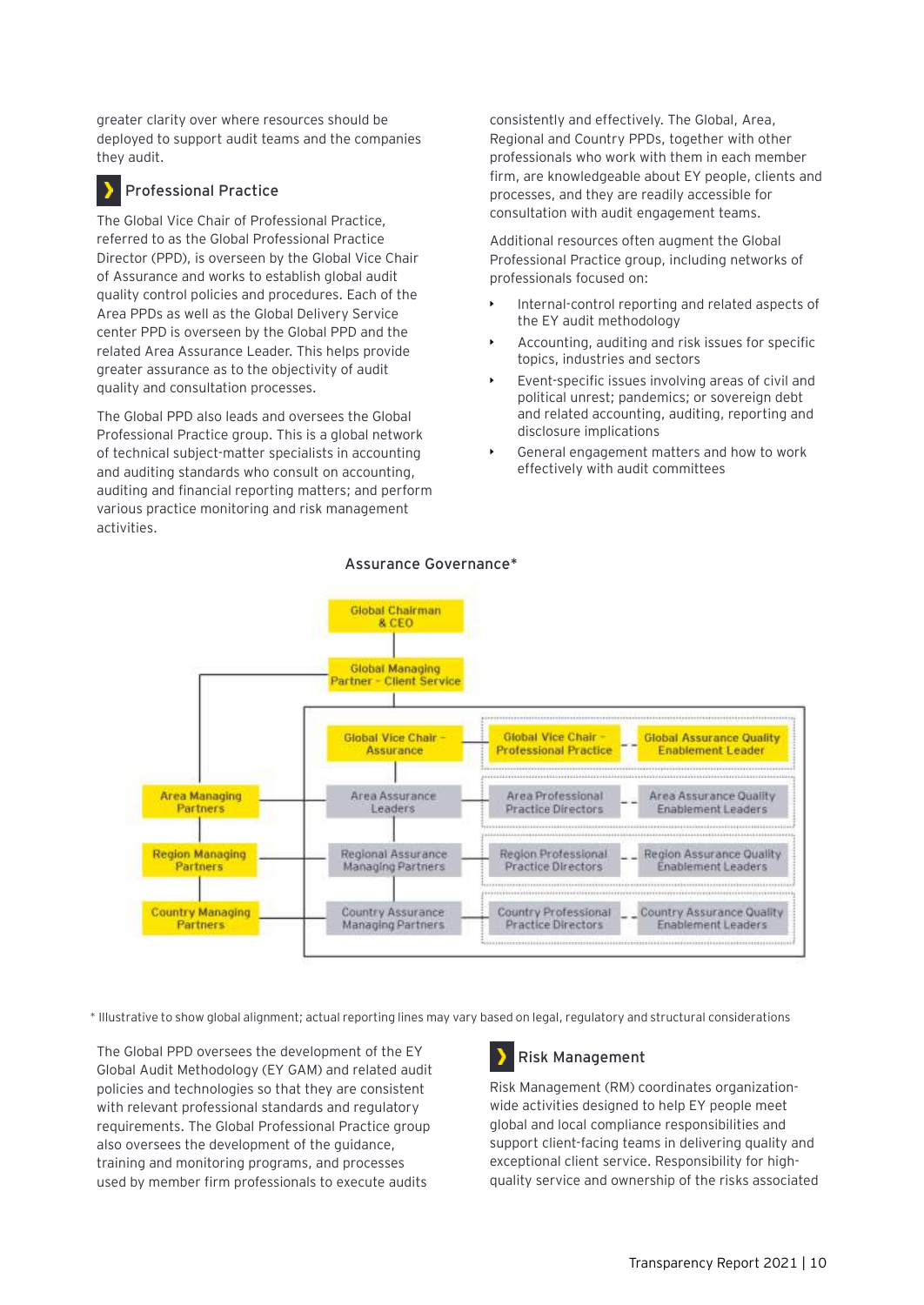with quality is placed with the member firms and their service lines.

Among other things, the Global RM Leader helps monitor the identification and mitigation of these risks, as well as other risks across the organization as part of the broader enterprise risk management (ERM) framework. The ERM priorities are communicated to member firms.

The Global RM Leader is responsible for establishing globally consistent risk management execution priorities and co-ordinating risk management across EY.

Member firm partners are appointed to lead risk management initiatives (supported by other staff and professionals), including coordinating with the service lines on such matters.

There have been additional complexities as the world continued to deal with the COVID-19 pandemic. This has required a coordinated response across EY via activation of the local crisis management plans (CMPs) that reside in nearly all EY member firm offices. CMPs detail specific actions to be taken to both protect the EY workforce and respond in the event of a COVID-19 infection within an EY workspace. However, while individual offices had to deal with issues around contact tracing and safe workspace practices, there was a need to provide a set of uniform guidance across all EY Areas. Even before the World Health Organization (WHO) declared the existence of a pandemic, the EY Global Crisis Management Program (GCMP) was activated. The GCMP allowed for the creation of a Steering Committee led by the Global RM Leader who convened key Global and Area leadership daily for six months (and thereafter regularly but less frequently) to address issues relevant to all geographies and service lines.

The Steering Committee issued regular guidance on EY's COVID-19 response protocols and addressed issues related to travel, meetings and events as well as adoption and promotion of best practices, and relayed specific safe working practices guidance from the WHO. Guidance is still being issued and risk factors are being monitored during the second year of the global pandemic.

In implementing the GCMP, the goal was to keep people safe and informed, manage confirmed cases, adjust the handling of travel and events, enable a fully remote workforce and plan for recovery.

With a robust GCMP in place, we were able to act quickly to keep EY people safe — the top priority throughout the entire process. Throughout the pandemic, the GCMP team:

• Created guidance for various stages of the pandemic and developed a resource library on the Global Security SharePoint portal to serve as a centralized repository

- Maintained a daily list of high-risk locations and provided a consolidated daily report for each Area
- Produced a daily report for leadership on the Global, Area, Region and local impacts

The GCMP also had a role in managing confirmed cases by:

- Developing pandemic checklists for local crisis management teams to manage confirmed cases in the workforce
- Conducting training on how to respond to confirmed cases
- Assisting Talent with contact tracking for confirmed cases
- Providing input and advice on travel, meetings and events, resulting in several global directives
- Identifying international travelers to help them return to their home countries safely

Now that the focus has shifted to a safe return to the office, the GCMP team has developed a recovery plan that includes:

- Leading the effort to develop return-to-work protocols and track the easing of government restrictions
- Creating a timeline for reopening offices
- Determining worksite leader responsibilities and procedures for building management, office setup, workspaces and meetings
- Establishing personal responsibilities including office entry, workspaces, breaks and meetings
- Developing a post-vaccine recovery plan

#### **Global Confidentiality Policy**

Protecting confidential information is ingrained in the everyday activities of EYG member firms. Respect for intellectual capital and all other sensitive and restricted information is required by the EY Global Code of Conduct, which provides a clear set of principles to guide the behaviors expected of all those who work with EY. The Global Confidentiality Policy further details this approach to protect information and reflect ever-changing restrictions on the use of data. This policy provides added clarity for those who work with EY member firms and forms the fundamental broader guidance that includes key policies on conflicts of interest, personal data privacy and records retention. Other guidance includes:

- Social media guidance
- Information-handling requirements

In addition, the global policy on reporting fraud, illegal acts and other noncompliance with laws and regulations, and EY's Global Code of Conduct requires EY professionals to speak up on observing behavior that is believed to be a violation of a law or regulation, the applicable standard or EY's Global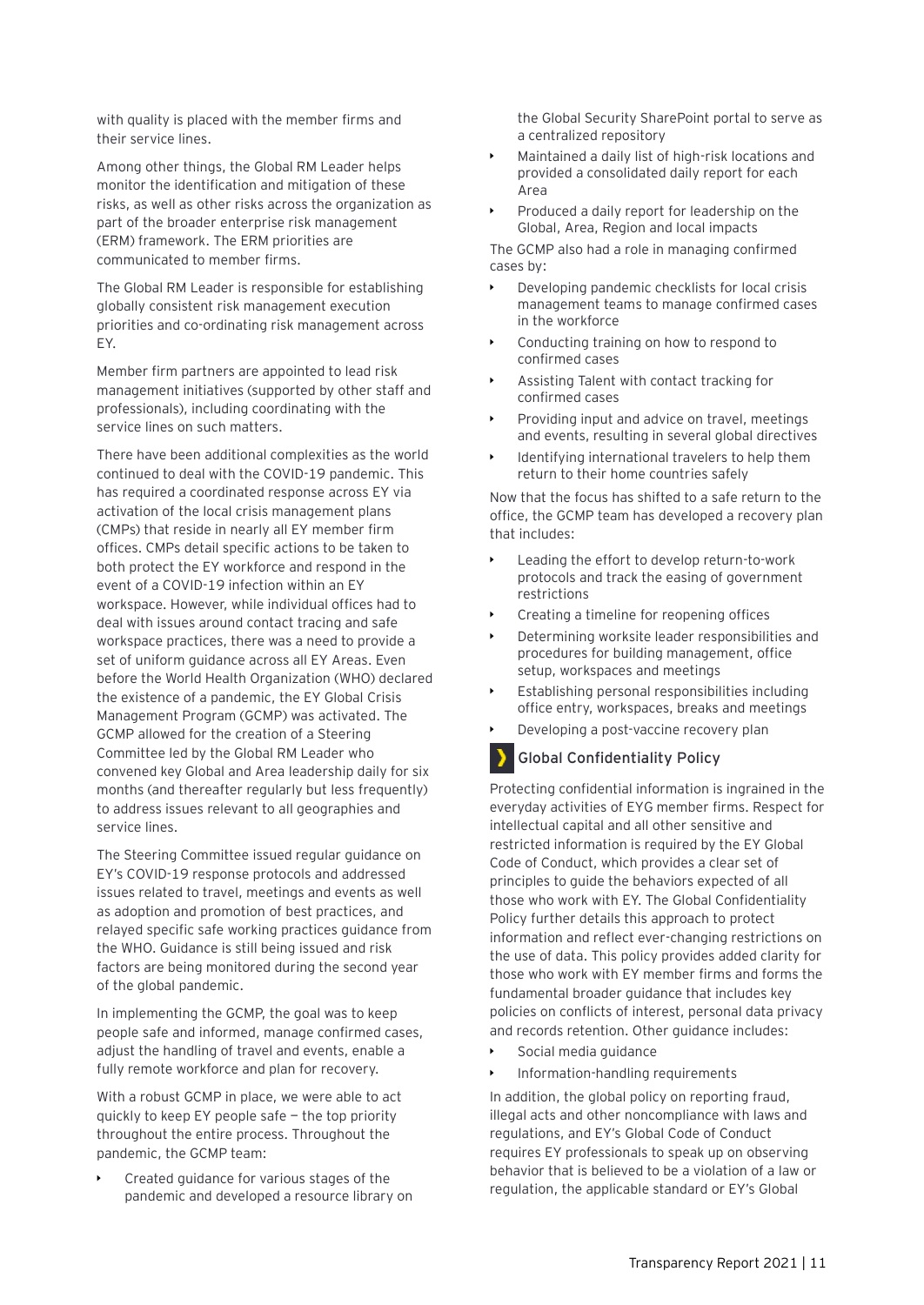Code of Conduct. This includes the unauthorized or improper disclosure of confidential information.

#### **Global Personal Data Protection Policy**

The global policy on personal data protection supports and builds upon provisions within the EY Global Code of Conduct, regarding respecting and protecting personal information, in accordance with applicable law, regulatory frameworks and professional standards. This has been updated to be consistent with the EU General Data Protection Regulation (GDPR) and other local regulations across the globe.

#### **Cybersecurity**

Managing the risk of major and complex cyberattacks is a part of conducting business for all organizations. While no systems are immune from the threat of cyberattacks, EY Latvia is vigilant in the steps it takes to secure and protect client data.

The EY approach to cybersecurity is proactive and includes the implementation of technologies and processes necessary to manage and minimize cybersecurity risks globally. EY information security and data privacy programs, consistent with industry practices and applicable legal requirements, are designed to protect against unauthorized access to systems and data. There is a dedicated team of cybersecurity specialists, who constantly monitor and defend EY systems.

Beyond technical and process controls, all EY people are required to annually affirm in writing their understanding of the principles contained in the EY Global Code of Conduct and their commitment to abide by them. There are also required security awareness learning activities. Various policies outline the due care that must be taken with technology and data, including, but not limited to, the Global Information Security Policy, and a global policy on the acceptable use of technology. EY cybersecurity policies and processes recognize the importance of timely communication.

EY people receive regular and periodic communications reminding them of their responsibilities outlined in these policies and of general security awareness practice.

#### **Components of our audit quality control program**

In the following sections, we describe the principal components of the audit quality control program, which EY Latvia follows:

- Instilled professional values
- Internal quality control system
- Client acceptance and continuance
- Performance of audits
- Review and consultation
- Rotation and long association
- Audit quality reviews
- External quality assurance reviews
- Root cause analysis
- Compliance with legal requirements

#### <span id="page-11-0"></span>**Instilled professional values**

#### **Sustainable Audit Quality**

Quality is the foundation of our work and central to EY member firms' responsibility to provide confidence to the capital markets. This is reflected in the Sustainable Audit Quality (SAQ) program, which continues to be the highest priority for EY member firms' Assurance practices.

SAQ establishes a strong governance structure that enables each member firm to provide high-quality audits. It is implemented locally, and coordinated and overseen globally. The word "sustainable" in SAQ is used to demonstrate that this is not a one-off, shortterm initiative, but an ongoing process of improvement.

There are six SAQ pillars: tone at the top; exceptional talent; simplification and innovation; audit technology and digital; enablement and quality support; and accountability. These pillars are supported by a foundation of serving the public interest.

Significant progress has been made through SAQ. EY member firms' internal and external inspection findings globally are improving, and there is greater consistency in execution. The trend in results also reflects the involvement of the QEL network and a focus on culture and behaviors.

EY has deployed leading technological tools that enhance the quality and value of EY audits, including the EY Canvas online audit platform, EY Helix analytics platform and EY Atlas research platform.

EY Canvas facilitates the use of the "Milestones" project management functionality, which helps audit teams stay on pace with their audit execution and drive executive involvement. The EY Canvas Client Portal, which is a component of EY Canvas, magnifies its importance in having a secure and user-friendly platform in transmitting data between engagement teams and the companies audited while effectively monitoring the pacing of the audit. This suite of tools played a key role in helping EY navigate this past year: having the right technology and tools in place for EY audit teams to work together effectively in a remote environment continues to be a key success factor and differentiator.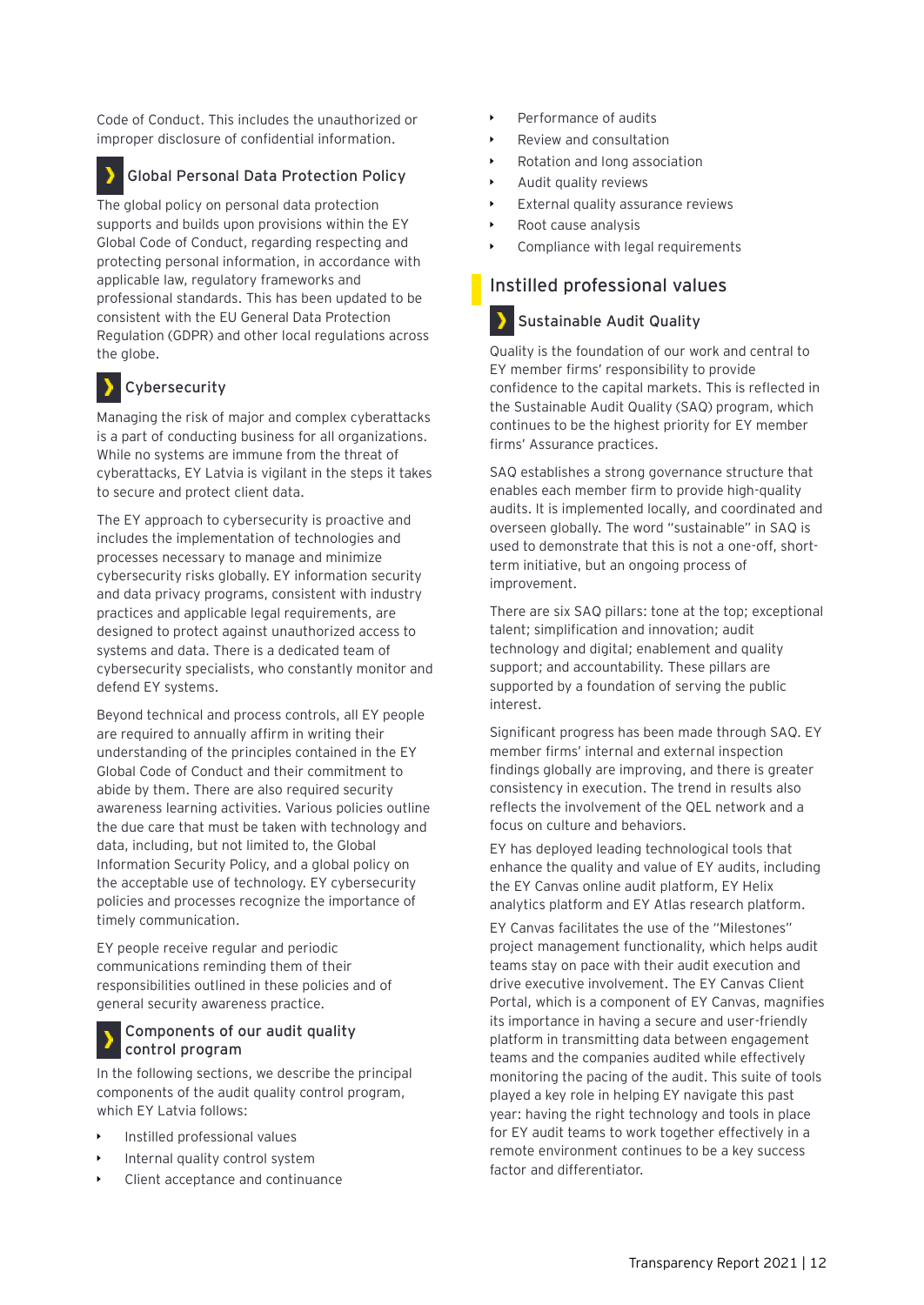Additionally, EY Helix and the entire suite of data analytic tools represent key ways to address the risk of fraud in audit execution. Increasing the required use of these tools provides a more robust response to audit risks associated with companies facing economic challenges, especially in light of the pandemic. Broader adoption of these data analytic tools is occurring this year.

EY Atlas is a cloud-based platform for accessing and searching accounting and auditing content, including external standards, EY interpretations and thought leadership.

Current SAQ initiatives are focused on supporting EY teams in understanding the business of the companies audited. By leveraging data and technology and executing enhanced engagement risk assessment, EY is continuing to drive quality audit execution. Additionally, a network of coaches is actively supporting engagement teams in staying on track with respect to the pace of their audits, driving timely executive involvement and providing positive direction and enablement when necessary.

Audit quality is something that every team member must understand and be committed to implementing locally. SAQ is essential to all our goals and ambitions, and each Regional and Area leader has a role in achieving these goals.

The SAQ infrastructure demonstrates that audit quality is the single most important factor in our decision-making and the key measure on which our professional reputation stands.

#### **Tone at the top**

EY Latvia's leadership is responsible for setting the right tone at the top and demonstrating EY's commitment to building a better working world through behavior and actions. While the tone at the top is vital, EY people also understand that quality and professional responsibility start with them and that within their teams and communities, they are leaders too. EY shared values, which inspire EY people and guide them to do the right thing, and the EY commitment to quality are embedded in who we are and in everything we do.

The EY approach to business ethics and integrity is contained in the EY Global Code of Conduct and other policies and is embedded in the EY culture of consultation, training programs and internal communications. Senior leadership regularly reinforce the importance of performing quality work, complying with professional standards, adhering to EY policies and leading by example. In addition, EY member firms assess the quality of professional services provided as a key metric in evaluating and rewarding EY professionals.

The EY culture strongly supports collaboration and places special emphasis on the importance of

consultation in dealing with complex or subjective accounting, auditing, reporting, regulatory and independence matters. We believe it is important to determine that engagement teams and clients correctly follow consultation advice, and we emphasize this when necessary.

**The consistent stance of EY Latvia has been that no client is more important than our professional reputation — the reputation of EY Latvia and the reputation of each of our professionals.**

### **Global Code of Conduct**

We promote a culture of integrity among our professionals. The EY Global Code of Conduct provides a clear set of principles that guide our actions and our business conduct and are to be followed by all EY personnel. The EY Global Code of Conduct is divided into five categories:

- Working with one another
- Working with clients and others
- Acting with professional integrity
- Maintaining our objectivity and independence
- Protecting data, information and intellectual capital

Through our procedures to monitor compliance with the EY Global Code of Conduct and through frequent communications, we strive to create an environment that encourages all personnel to act responsibly, including reporting misconduct without fear of retaliation.

#### **Whistleblowing** ,

The EY Ethics Hotline provides EY people, clients and others outside of the organization with a means to confidentially report activity that may involve unethical or improper behavior, and that may be in violation of professional standards or otherwise inconsistent with the EY shared values or Global Code of Conduct. Globally, the hotline is operated by an external organization that provides confidential and, if desired, anonymous hotline reporting.

When a report comes into the EY Ethics Hotline, either by phone or internet, it receives prompt attention. Depending on the content of the report, appropriate individuals from Risk Management, Talent, Legal or other functions are involved in addressing the report. The same procedures are followed for matters that are reported outside of the EY Ethics Hotline.

#### **Diversity and inclusiveness**

EY has a long-standing commitment to diversity and inclusiveness (D&I). This commitment to building high-performing, diverse and inclusive teams is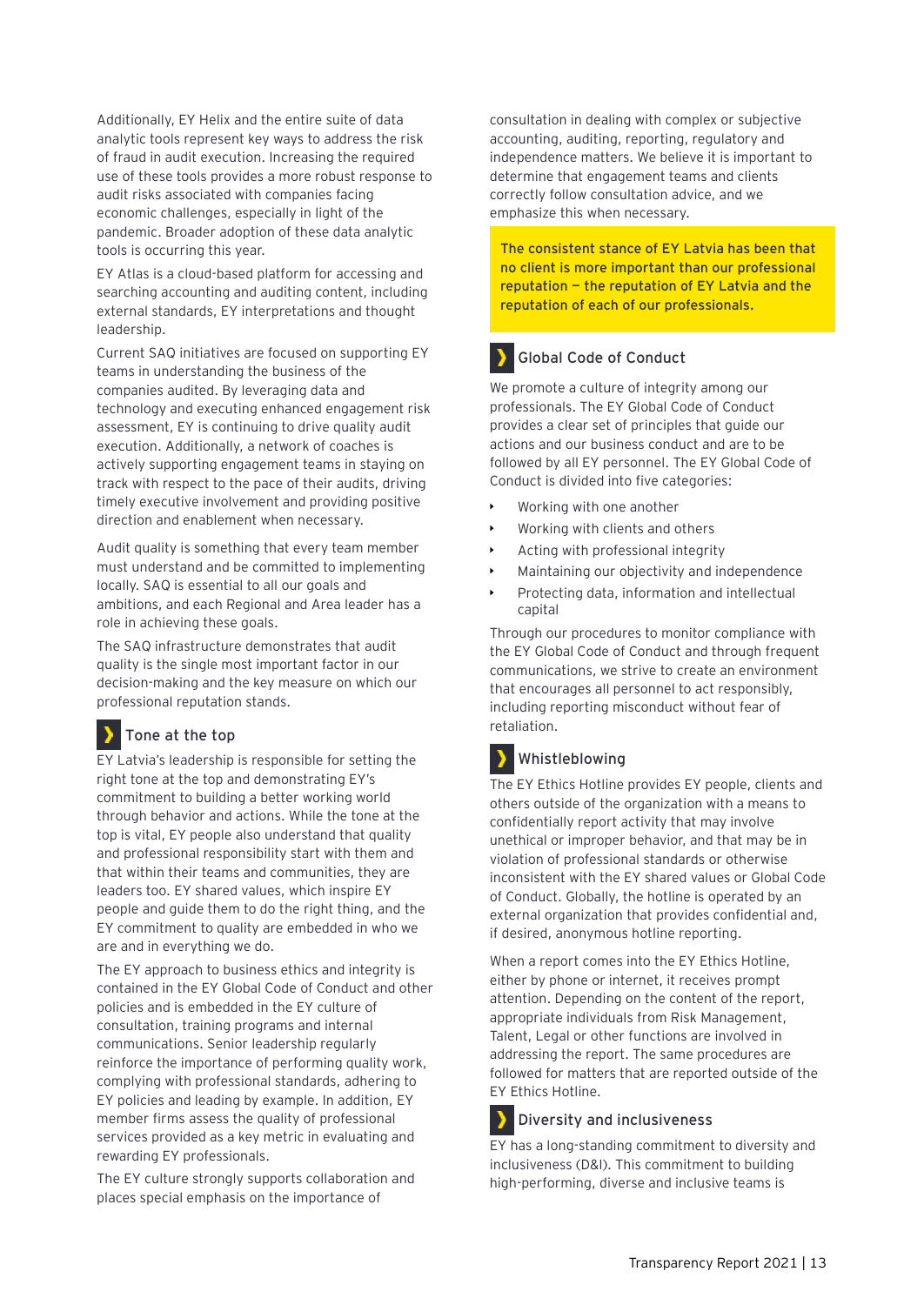especially important in audit, where diverse perspectives drive professional skepticism and critical thinking. Greater diversity and inclusive environments drive better decision-making, stimulate innovation and increase organizational agility.

EY has been on a D&I journey for decades, and while substantial progress has been made, under the global NextWave strategy and ambition EY has committed to increasing D&I progress throughout the organization. The Global Executive has made a visible commitment to EY people and to the market to accelerate D&I at EY through signing the Global Executive Diversity & Inclusion Statement. Not only does this reinforce that D&I is a key business lever, it ensures that EY member firms hold themselves accountable for progress, starting with the tone at the top.

There has been a particular focus on promoting gender diversity over recent years. In 2021, 36.8% of new audit partners, globally, were women. A strong pipeline of female leadership has been built, supported by 52.4% of all audit hires across the globe in 2020 being female.

Inclusive organizations maximize the power of all differences. Employees need to feel they are working for an organization that not only values them as individuals, but also sees differences as strengths and values their contributions. Fostering this sense of belonging is critical to helping the EY organization attract the most talented individuals, and helping our professionals stay motivated and engaged.

In the November 2020 employee listening survey, 82% of auditors said the EY organization prepares them to work effectively with clients and colleagues from different countries and cultures, and 86% agreed that the people they work with make them feel that they belong to a team.

Leaders across EY make D&I a priority and it is a key metric across all the organization's talent management programs. To enable greater accountability across the EY organization, the Global D&I Tracker helps track progress with consistent diversity and inclusiveness metrics and reporting across the organization globally. EY also created the Global Social Equity Task Force (GSET) to develop cohesive action plans specifically addressing inequity and discrimination, including racism. It includes EY leaders with a wide range of backgrounds and perspectives, spanning geographies, service lines and functions.

#### **Our values: who we are**

| People who<br>demonstrate<br>integrity,<br>respect,<br>teaming and<br>inclusiveness | People with<br>energy,<br>enthusiasm<br>and the<br>courage<br>to lead | People who<br>build<br>relationships<br>based on<br>doing the<br>right thing |
|-------------------------------------------------------------------------------------|-----------------------------------------------------------------------|------------------------------------------------------------------------------|
|                                                                                     |                                                                       |                                                                              |

#### <span id="page-13-0"></span>**Internal quality control system**



EY Latvia's reputation for providing high-quality professional audit services independently, objectively and ethically is fundamental to our success as independent auditors. We continue to invest in initiatives to promote enhanced objectivity, independence and professional skepticism. These are fundamental attributes of a high-quality audit.

At EY Latvia, our role as auditors is to provide assurance on the fair presentation of the financial statements of the companies audited. We bring together qualified teams to provide audit services, drawing on our broad experience across industry sectors and services. We continually strive to improve quality and risk management processes so that the quality of our service is at a consistently high level.

In today's environment, characterized by continuing globalization, rapid movement of capital and the impact of technological changes, the quality of our audit services has never been more important. As part of NextWave, there is a continued and strong investment in the development and maintenance of the EY audit methodology, tools and other resources needed to support high-quality audits.

While the market and stakeholders continue to demand high-quality audits, they also demand an increasingly effective and efficient delivery of audit services. In addition to the investments mentioned, EY continues to seek ways to improve the effectiveness and efficiency of its audit methodology and processes, while improving audit quality.

EY works to understand where member firms' audit quality may not be up to their own expectations and those of stakeholders, including independent audit regulators. This includes seeking to learn from external and internal inspection activities and to identify the root causes of adverse quality occurrences to enable a continual improvement of audit quality.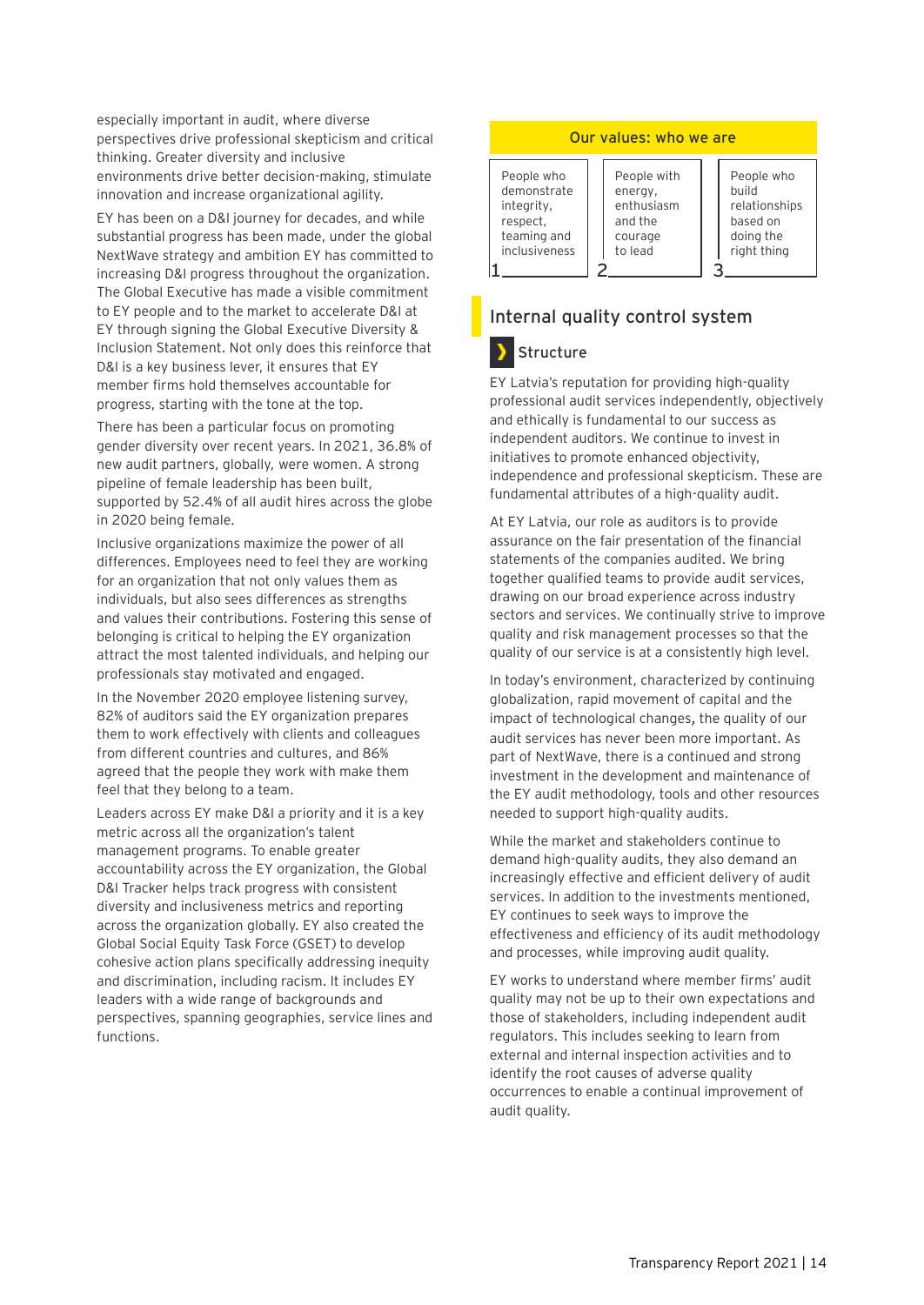#### **Effectiveness of the quality control system**

EY has designed and implemented a comprehensive set of global audit quality control policies and practices. These policies and practices meet the requirements of the International Standards on Quality Control issued by the International Auditing and Assurance Standards Board (IAASB). EY Latvia has adopted these global policies and procedures and has supplemented them as necessary to comply with local laws and professional guidelines, and to address specific business needs.

We also execute the EY Audit Quality Review (AQR) program to evaluate whether our system of audit quality control has operated effectively to provide reasonable assurance that EY Latvia and our people comply with applicable professional standards, internal policies and regulatory requirements.

The results of the AQR program and external inspections are evaluated and communicated within EY Latvia to provide the basis for continual improvement in audit quality, consistent with the highest standards in the profession.

The Global Executive has responsibility for the coordination of quality improvement implementation. As such, it reviews the results of the internal AQR program and external audit firm regulatory reviews, as well as any key actions designed to address areas for improvement.

The recent results of such monitoring, together with feedback from independent audit regulators, provide EY Latvia with a basis to conclude that our internal control systems are designed appropriately and are operating effectively.

#### **Audit quality indicators**

Audit quality is not defined in professional standards, and stakeholders may have different views on how it should be measured. While no single reportable metric or set of metrics can be viewed as a sole indicator of audit quality, a set of metrics can be used to give an indication of audit quality.

Assurance leadership monitors the execution of the EY strategy and vision by local geographies through a combination of metrics or audit quality indicators (AQIs). These include: external and internal inspection results; Milestones performance; people surveys; and retention rates.

AQI dashboards help to inform the leadership about whether particular actions are having the intended effect, to provide an early warning where intervention is warranted and to support the effectiveness of the overall EY system of quality management.

#### **Update to the control framework – ISQM 1**

In September 2020, the IAASB approved a quality management standard that includes significant changes to the way professional accountancy firms manage quality. The International Standard on Quality Management 1 (ISQM 1) will replace the current International Standard on Quality Control 1 (ISQC 1) and requires a more proactive and riskbased approach to managing quality at the firm level.

ISQM 1 requires firms to design, implement, monitor and evaluate the overall system of quality management (SQM) that provides reasonable assurance a firm will meet prescribed quality objectives.

The standard includes more robust requirements for the governance, leadership and culture of professional accountancy firms, and introduces a risk assessment process for firms to assess risks to achieving quality objectives and design responses that address those risks. It also requires more extensive monitoring of the SQM to identify deficiencies that require corrective actions and to provide the basis for evaluating the overall effectiveness of the SQM.

The EY approach is to design an SQM that is consistently applied across the entire network of member firms to promote consistent engagement quality and operating effectiveness. This is especially important in a global economy where many audits are transnational and involve the use of other EY member firms.

The standard requires firms to design and implement a system of quality management by December 2022. EY Latvia has commenced work to implement the new standard alongside the EY System of Quality Management transformation program. Our initial steps have included:

- Identifying the functions and service lines that provide support for, or perform engagements within the scope of ISQM 1
- Establishing a program governance structure to manage design and implementation of a system of quality management that complies with ISQM 1 with representatives from various functions and service lines
- Identifying and assessing quality risks, and documenting responses in accordance with the network-developed approach
- Identifying and understanding network resources and their implementation or use by the country in its SQM
- Challenging and identifying enhancements to the existing quality control system to achieve compliance with the new standard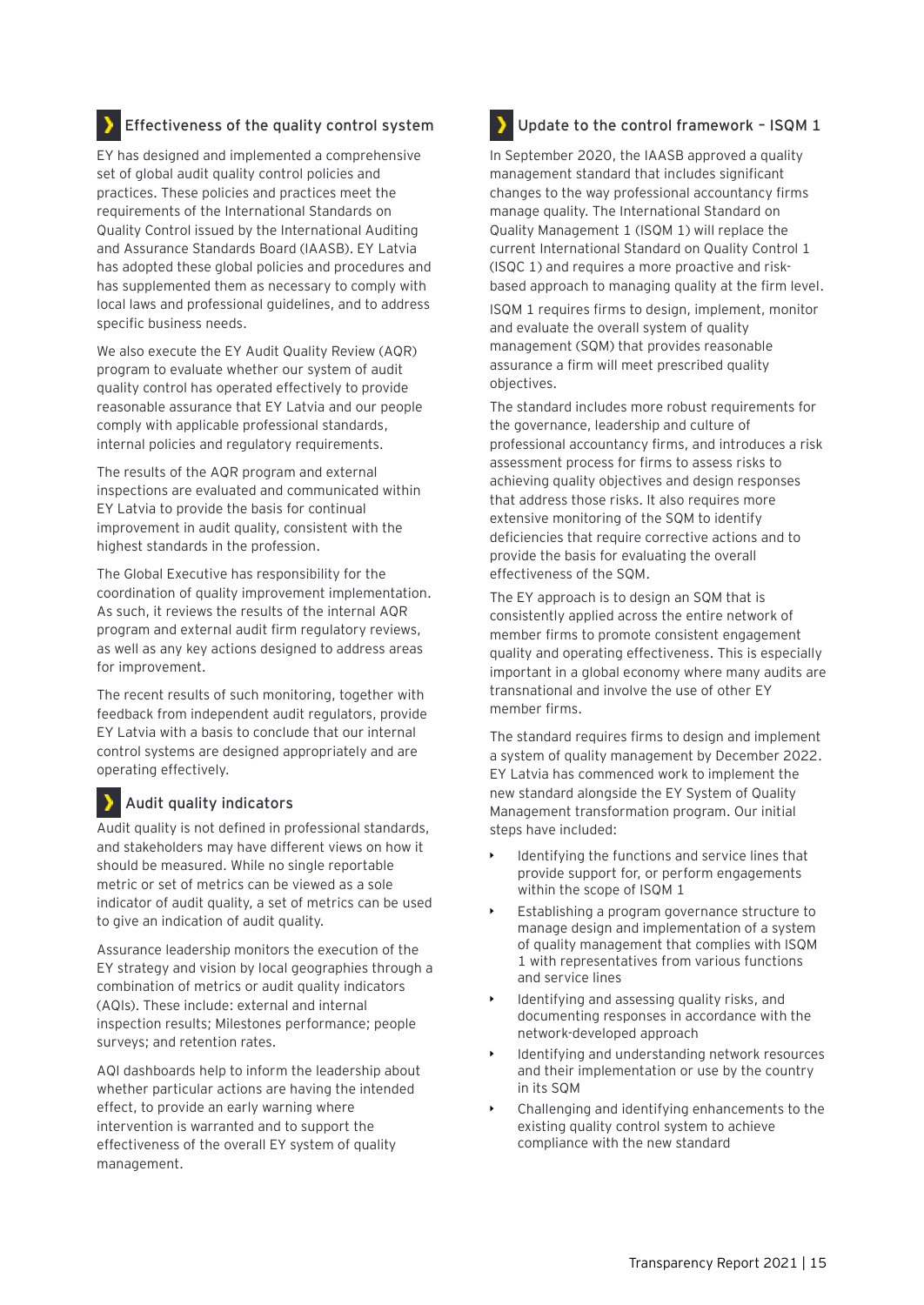We believe that implementing the requirements within ISQM 1 will be useful to improving quality at the firm and engagement level, because an effective system of quality management is foundational to achieving consistent engagement quality.

#### <span id="page-15-0"></span>**Client acceptance and continuance**

#### **Global policy on client and engagement acceptance**

The EY global policy on client and engagement acceptance sets out principles for member firms to determine whether to accept a new client or a new engagement, or to continue with an existing client or engagement. These principles are fundamental to maintaining quality, managing risk, protecting EY people and meeting regulatory requirements. The objectives of the policy are to:

- Establish a rigorous process for evaluating risk and making decisions to accept or continue clients or engagements
- Meet applicable independence requirements
- Identify and deal appropriately with any conflicts of interest
- Identify and decline clients or engagements that pose excessive risk
- Require consultation with designated professionals to identify additional risk management procedures for specific high-risk factors
- Comply with legal, regulatory and professional requirements

In addition, the EY global policy on conflicts of interest defines global standards for addressing categories of potential conflicts of interest and a process for identifying them. It also includes provisions for managing potential conflicts of interest as quickly and efficiently as possible, using appropriate safeguards. Such safeguards may include obtaining client consent to act for another party where a conflict of interest may exist, establishing separate engagement teams to act for two or more parties, implementing appropriate separations between engagement teams or declining an engagement to avoid an identified conflict.

The EY global policy on conflicts of interest and associated guidance consider the increasing complexity of engagements and client relationships, and the need for speed and accuracy in responding to clients. They also align with the latest International Ethics Standards Board for Accountants (IESBA) standards.

#### **Putting policy into practice**

We use the EY Process for Acceptance of Clients and Engagements (PACE), an intranet-based system, for efficiently coordinating client and engagement

acceptance and continuance activities in line with global, service line and member firm policies. PACE takes users through the acceptance and continuance requirements, and identifies the policies and references to professional standards needed to assess both business opportunities and associated risks.

As part of this process, we carefully consider the risk characteristics of a prospective client or engagement and the results of due diligence procedures. Before taking on a new engagement or client, we determine whether we can commit sufficient resources to deliver quality service, especially in highly technical areas, and if the services the client wants are appropriate for us to provide. The approval process is rigorous, and no new audit engagement may be accepted without the approval of Regional or local PPD.

In the EY annual client and engagement continuance process, we review our service and ability to continue to provide a quality service, and confirm that clients share EY Latvia's commitment to quality and transparency in financial reporting. The lead audit engagement partner of each audit, together with our Assurance leadership, annually reviews our relationship with the audit client to determine whether continuance is appropriate.

As a result of this review, certain audit engagements are identified as requiring additional oversight procedures during the audit (close monitoring), and some audit clients are discontinued. As with the client acceptance process, our Regional where necessary, and local PPD are involved in the client continuance process and must agree with the continuance decisions.

Decisions about acceptance or continuance of clients and engagements consider the engagement team's assessment of several risk factors across a broad range of categories including management's attitude, internal controls and related parties.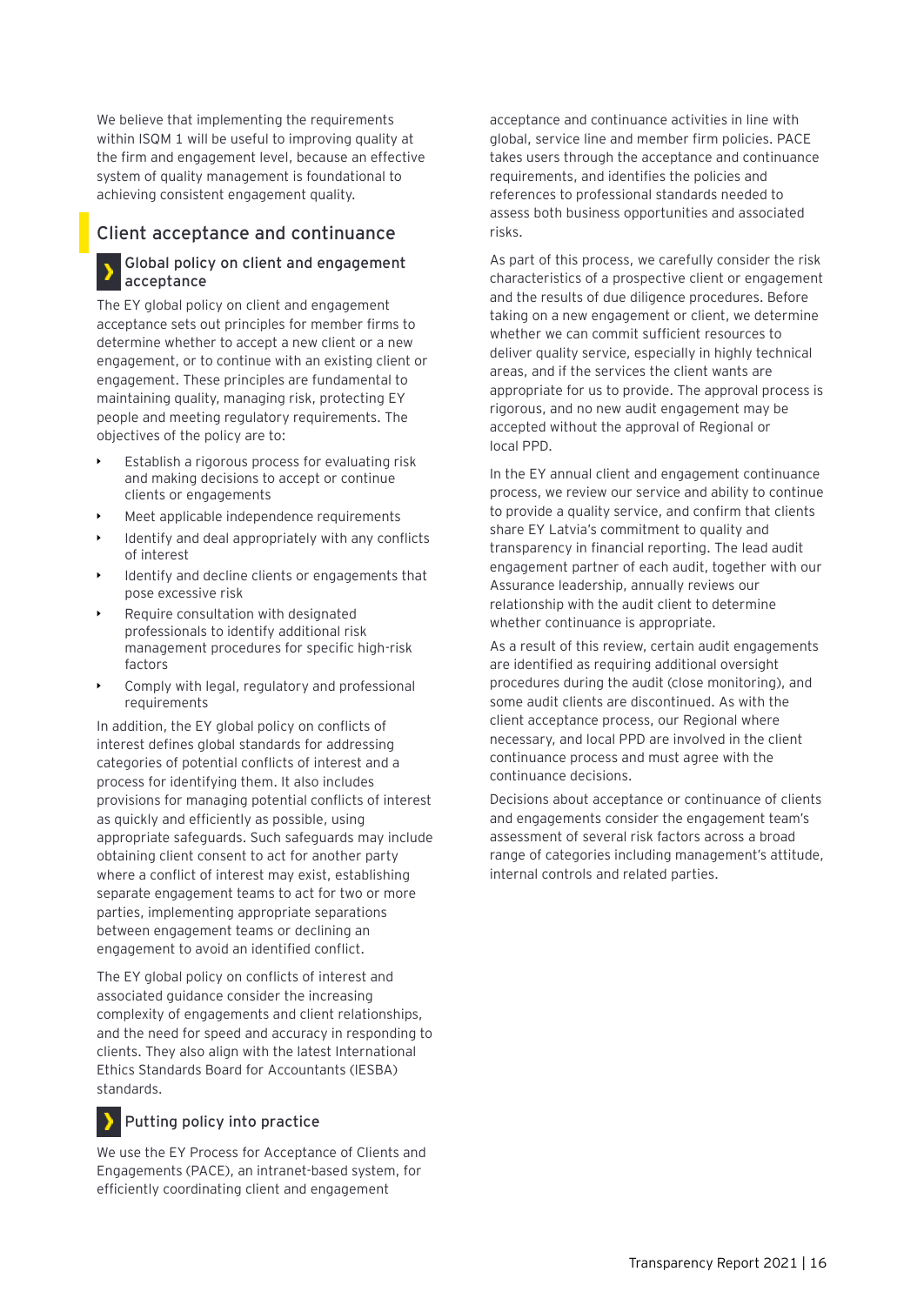### <span id="page-16-0"></span>**Performance of audits**

EY continuously invests in improving audit methodologies and tools, with the goal of performing the highest-quality audits in the profession. This investment reflects the EY commitment to building trust and confidence in the capital markets, and in economies the world over.

#### **Working in a virtual world**

There are two types of consideration when delivering a high-quality audit in an increasingly virtual business environment. The first category includes how EY member firms work, how their people can work remotely in an effective way, and how that can impact their own risks. The second category covers how businesses are evolving to work in a virtual world, where transactions are carried out online, across borders, without the need for physical interaction.

EY Latvia understands the risks that a virtual world can have on the way its people work; this incorporates concerns about mental health and wellbeing, and the need to establish an appropriate work/life balance for an individual. However, it is also understood that the businesses that EY Latvia works with face similar issues. High turnover of staff can create risks, and evolving business practices can create new risks, which in turn requires an evolution in audit planning and practices.

#### **Audit methodology**

EY GAM provides a global framework for delivering high-quality audit services through the consistent application of thought processes, judgments and procedures in all audit engagements, regardless of the size. EY GAM also requires compliance with relevant ethical requirements, including independence from the audited entity. Making risk assessments; reconsidering and modifying them as appropriate; and using these assessments to determine the nature, timing and extent of audit procedures are fundamental to EY GAM. The methodology also emphasizes applying appropriate professional skepticism in the execution of audit procedures. EY GAM is based on International Standards on Auditing (ISAs) and is supplemented in EY Latvia to comply with the local Latvia auditing standards and regulatory or statutory requirements.

Using an online tool, EY Atlas, an EY auditor is presented with a version of EY GAM, organized by topic, and is designed to focus the audit strategy on the financial statement risks, and the design and execution of the appropriate audit response to those risks. EY GAM consists of two key components: requirements and guidance; and supporting forms and examples. The requirements and guidance reflect both auditing standards and EY policies. The forms and examples include leading practice illustrations and assist in performing and documenting audit procedures.

EY GAM can be "profiled" or tailored to present the relevant requirements and guidance, depending on the nature of the entity being audited  $-$  e.g., there are profiles for listed entities For member firms in the EU and EEA; Regulation (EU) 537/2014: public interest entities and for those considered noncomplex entities.

EY GAM has been transformed with a new approach that puts data at the heart of the audit. Known as Digital GAM, this methodology facilitates the analysis of full populations of an organization's data to produce a fuller picture of the business, driving higher quality through a data-first audit approach.

Digital GAM enhances and often replaces the traditional audit testing approach with new, riskbased, technology-enabled techniques that simplify and refine the focus of EY auditors on to relevant risks. In turn, EY auditors can analyze whole populations of an organization's data from multiple perspectives, building a body of evidence and producing a deeper view into the operational environment.

Other enhancements have been made to address emerging auditing issues and matters, implementation experiences and external and internal inspection results. Recently, enhancements have been made to EY GAM to emphasize the holistic approach to identifying, assessing and responding to fraud risks. This approach includes applying the fraud triangle as a lens on the information obtained from our risk assessment procedures. This approach also emphasizes evaluating the results of our audit procedures in the context of responding to the risk of material misstatement in the financial statements due to fraud.

In addition, current and emerging developments are monitored, and timely audit planning and execution communications are issued that emphasize areas noted during inspections as well as other key topics of interest to local audit regulators and the International Forum of Independent Audit Regulators (IFIAR). With respect to the impact that COVID-19 is having on the global economy, we continue to refresh guidance to address the accounting and financial reporting concerns that audited entities are facing, as well as audit considerations when performing audits in the current environment.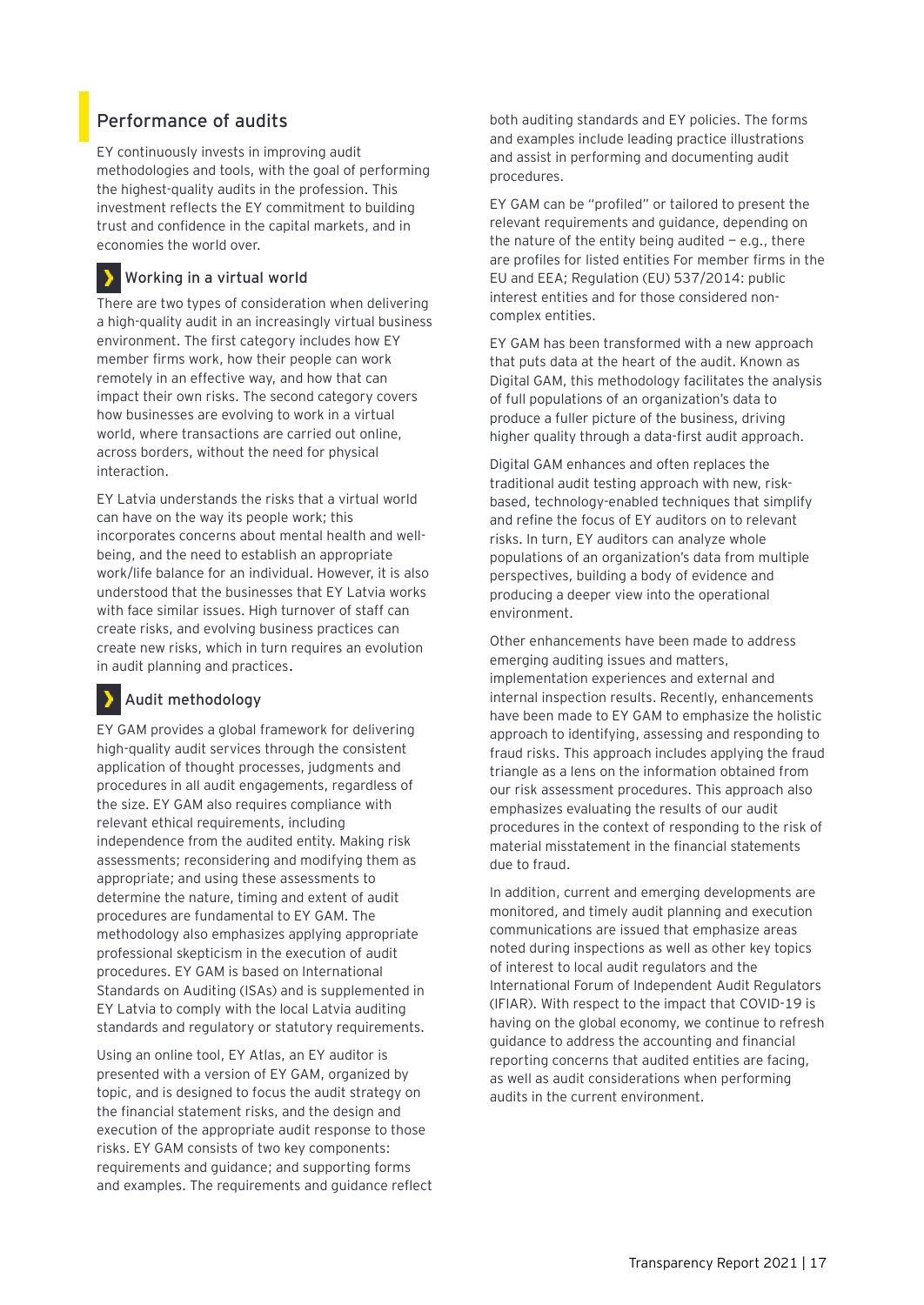### **Technology**

EY audit engagement teams use technology to assist in executing and documenting the work performed in accordance with EY GAM.

EY Canvas, the global EY audit platform, lies at the heart of the audit and enables us to provide a highquality audit. EY Canvas is built using state-of-the-art technology for web applications. This allows us to provide data security and to evolve our software to respond to changes in the accounting profession and regulatory environment.

Through the use of profile questions, audit engagements in EY Canvas are automatically configured with information relevant to an entity's listing requirements and industry. This helps to keep audit plans customized and up-to-date, and provides direct linkage to audit guidance, professional standards and documentation templates. EY Canvas is built with a user interface that allows the team to visualize risks and their relationship to the planned response and work performed in key areas. It also enables a linkage for group audit teams to communicate inter-office risks and instructions so that the primary audit team can direct execution and monitor performance of the group audit.

EY Canvas includes the EY Canvas Client Portal to assist teams in communicating with clients and streamlining their client requests. Mobile applications are integrated with EY Canvas to help our people in their audit work  $-$  e.g., in monitoring the status of the audit, capturing audit evidence securely and performing inventory observations.

EY Atlas is the EY global technology platform that enables EY auditors to access the latest accounting and auditing content, including external standards, EY interpretations and thought leadership.

Audit engagement teams use other applications, data analyzers and forms during various phases of an audit to assist in executing procedures, making and documenting audit conclusions, and performing analysis. This includes EY Smart Automation, a collection of applications that are being developed and deployed globally through EY Canvas to digitally enable EY audit professionals in executing audit procedures and processes.

#### У **Data analytics and the EY Digital Audit**

At EY, we are making data analysis integral to our audits. EY audit teams use of data and analysis is not about additive procedures or visualizations. It is about taking large populations of company data and applying globally consistent technology (EY Helix) and methodology (EY GAM) to audit that data.

EY Helix is a library of data analyzers for use in audits. These data analyzers are transforming the audit through the analysis of larger populations of audit-relevant data; identifying unseen patterns and trends in that data; and helping to direct audit efforts. The use of data analytics also allows EY teams to obtain better perspectives, richer insights, and a deeper understanding of transactions and areas of risk.

EY member firms are deploying data analyzers to analyze the business operating cycles of audited companies, supported by analytics-based audit programs to aid the application of these data analyzers.

Using the EY Helix library of data analyzers, EY audit engagement teams can enhance their audit risk assessment, enabling the audit of higher-risk transactions, and assisting EY people in asking better questions about audit findings and evaluating the outcomes.

э **Formation of audit engagement teams** The assignment of professionals to an audit engagement is made under the direction of our Assurance leadership. Factors considered when assigning people to audit teams include engagement size and complexity; specialized industry knowledge and experience; timing of work; continuity; and opportunities for on-the-job training. For more complex engagements, consideration is given to whether specialized or additional expertise is needed to supplement or enhance the audit engagement team.

In many situations, internal specialists are assigned as part of the audit engagement team to assist in performing audit procedures and obtaining appropriate audit evidence. These professionals are used in situations requiring special skills or knowledge, such as tax, forensics, information systems, asset valuation and actuarial analysis.

When certain conditions exist, EY Latvia's policies require the approval of the assignment of individuals to specific audit roles by our Assurance leadership and Regional and / or local PPD. This is carried out, among other things, to make sure that the professionals leading audits of listed entities and other public-interest entities possess the appropriate competencies (e.g., the knowledge, skills and abilities) to fulfill their engagement responsibilities and are in compliance with applicable auditor rotation regulations.

#### У **Fraud**

As part of ongoing improvement efforts, there is recognition of the need to evolve how audits are performed to better address fraud. At a global level, EY is committed to leading the profession more widely to address stakeholder questions about the auditor's role in fraud detection.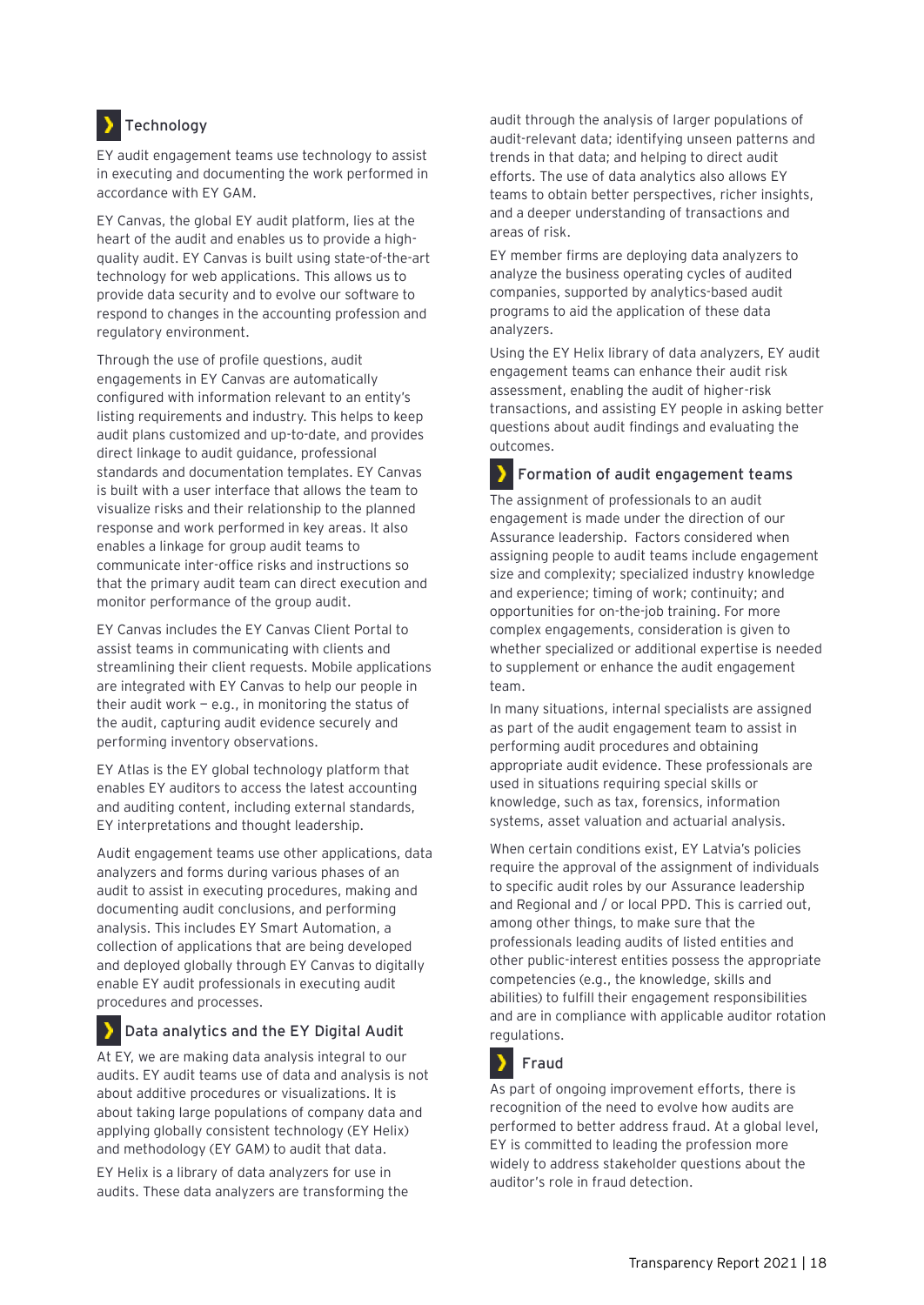Companies have never been as data rich as they are today, providing new opportunities to detect material frauds through data mining, analysis and interpretation. Auditors are ideally placed to carry out this role and are increasingly using data analytics to identify unusual transactions and patterns of transactions that might indicate a material fraud.

Technology is not a panacea, however, and professional judgment also comes into play. There is a responsibility for all involved, including management, boards, auditors and regulators, to focus more on corporate culture and behaviors to support fraud detection. The EY organization is taking additional actions to address this important area of the audit, including:

- Mandating the use of data analytics for fraud testing in audits for all listed entities globally
- Using additional internal and external data and information to enable more nimble responses to external risk indicators, such as short selling and whistleblowers
- Using electronic confirmations for audit evidence wherever possible
- Developing a proprietary fraud risk assessment framework for use with audit committees and those charged with governance
- Mandating annual fraud training for all audit professionals that incorporates the experiences of EY forensics professionals
- Requiring the use of forensic specialists in the audit on a targeted-risk basis

#### **Environmental, social and governance (ESG) reporting**

EY member firms provide assurance services on a wide range of ESG-related information. The EY Sustainability Assurance Methodology (EY SAM) is a global framework for the application of a consistent approach to all assurance engagements on ESG and sustainability information. EY SAM provides for the delivery of high-quality assurance services through the consistent application of thought processes, judgments, and procedures in all engagements regardless of the level of assurance required. EY SAM is also adaptable to the nature of both the ESG reporting, and the criteria applied by the client in producing that report.

The methodology emphasizes applying appropriate professional skepticism in the execution of procedures inclusive of the changing landscape in ESG reporting and criteria. EY SAM is based on the International Standards on Assurance Engagements and is supplemented in individual countries, where relevant to comply with local assurance standards and regulatory or statutory requirements.

As part of our obligation for high-quality assurance services related to ESG reporting, EY has developed guidance, training and monitoring programs, and processes used by member firm professionals to execute such services consistently and effectively. Guidance has also been developed for audit engagement teams to assess the impact of climaterisk on financial reporting under International Financial Reporting Standards (IFRS) or other financial reporting frameworks. The Global, Area and Regional PPDs, EY quality functions and IFRS desks, together with other professionals who work with teams in each member firm, are knowledgeable about EY people, clients and processes, and are readily accessible to support ESG assurance engagement teams.

EY provides input to a number of public and private initiatives to improve the quality, comparability and consistency of ESG reporting, including climate-risk. These activities take place at a global, regional and national level. Examples include drafting ESG metrics and ESG reporting proposals for the Embankment Project on Inclusive Capitalism (EPIC) and the World Economic Forum's International Business Council (WEF-IBC). EY also makes resources available to standard-setters in the area of sustainability reporting.

#### <span id="page-18-0"></span>**Review and consultation**



#### **Reviews of audit work**

EY policies describe the requirements for timely and direct senior professional participation, as well as the level of review required for the work performed. Supervisory members of an audit engagement team perform a detailed review of the audit documentation for technical accuracy and completeness. Senior audit executives and engagement partners perform a second-level review to determine the adequacy of the audit work as a whole and the related accounting and financial statement presentation. Where appropriate, and based on risk, a tax professional reviews the significant tax and other relevant working papers. For listed Regulation (EU) 537/2014: of all public interest entities and other public interest entities, an engagement quality reviewer (described below) reviews important areas of accounting, financial reporting and audit execution, as well as the financial statements of the audited company and the auditor's report.

The nature, timing and extent of the reviews of audit work depend on many factors, including:

- Risk, materiality, subjectivity and complexity of the subject matter
- Ability and experience of audit team members preparing the audit documentation
- Level of the reviewer's direct participation in the audit work
- Extent of consultation employed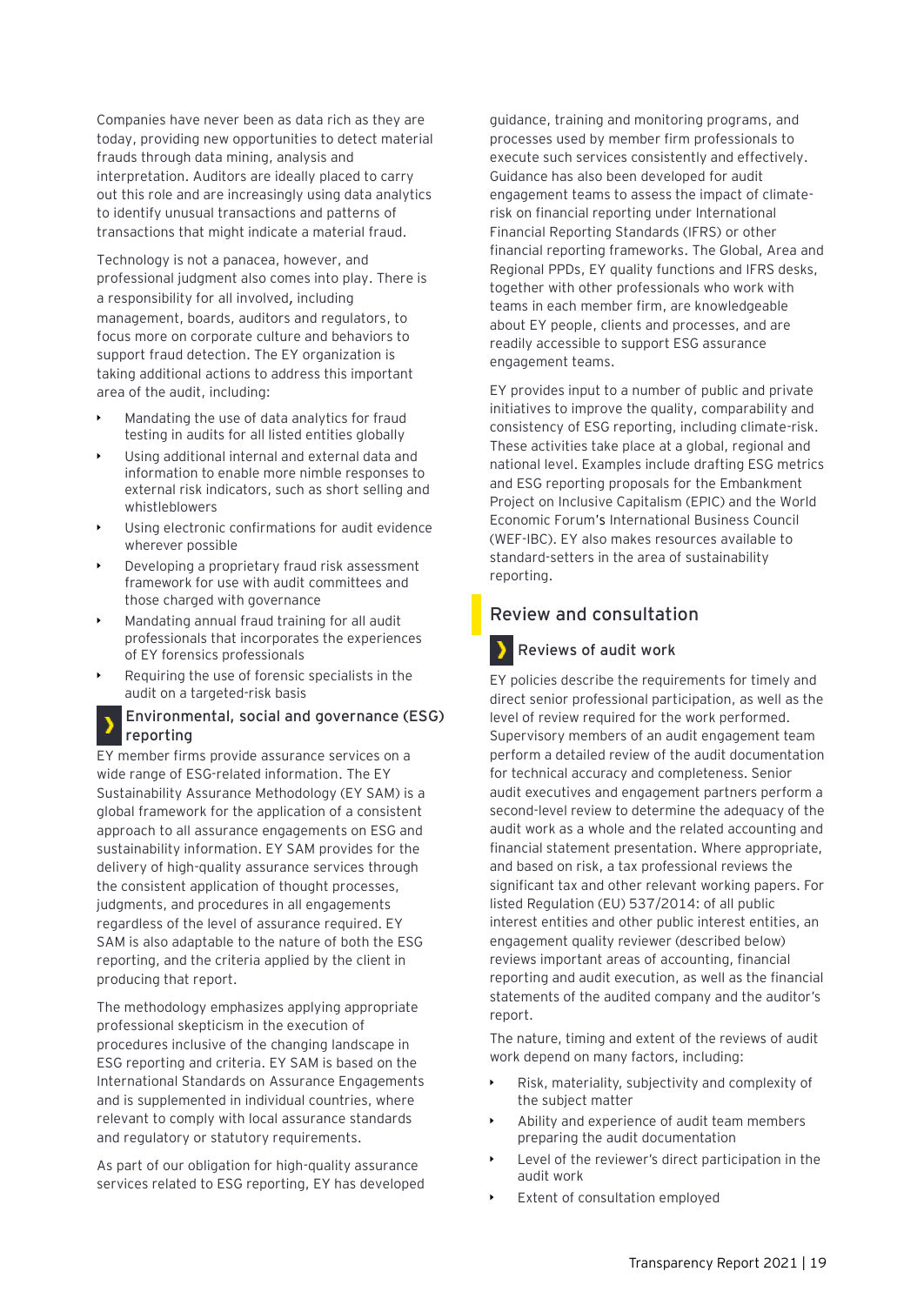EY policies also describe the roles and responsibilities of each audit engagement team member for managing, directing and supervising the audit, as well as the requirements for documenting their work and conclusions.

#### **Consultation requirements**

EY consultation policies are built upon a culture of collaboration, whereby audit professionals are encouraged to share perspectives on complex accounting, auditing and reporting issues. As the environment in which EY member firms work has become more complex and globally connected, the EY culture of consultation has become even more important to help member firms reach the appropriate conclusions for entities that they audit on a timely basis. Consultation requirements and related policies are designed to involve the right resources so that audit teams reach appropriate conclusions.

**The EY culture of consultation enables engagement teams to deliver seamless, consistent and high-quality services that meet the needs of audited entities, their governance bodies and all stakeholders**

For complex and sensitive matters, there is a formal process requiring consultation outside of the audit engagement team with other personnel who have more experience or specialized knowledge, primarily Professional Practice and Independence personnel. In the interests of objectivity and professional skepticism, EY policies require members of Professional Practice, Independence and certain others to withdraw from a consultation if they currently serve, or have recently served, the client to which the consultation relates. In these circumstances, other appropriately qualified individuals would be assigned.

EY policies also require that all consultations are documented, including written concurrence from the person or persons consulted, to demonstrate their understanding of the matter and its resolution.

#### **Engagement quality reviews**

EY engagement quality review policies address audit and assurance engagements. Engagement quality reviewers are experienced professionals with significant subject-matter knowledge. They are independent of the engagement team and provide an objective evaluation of the significant judgments the engagement team made, and the conclusions reached in formulating the auditor's report. The performance of an engagement quality review, however, does not reduce the responsibilities of the partner in charge of the engagement for the

engagement and its performance. In no circumstances may the responsibility of the engagement quality reviewer be delegated to another individual.

The engagement quality review spans the entire engagement cycle, including planning, risk assessment, audit strategy and execution. Policies and procedures for the performance and documentation of engagement quality reviews provide specific guidelines on the nature, timing and extent of the procedures to be performed, and the required documentation evidencing their completion. In all circumstances, the engagement quality review is completed before the date of the auditor's or assurance report.

For audits, engagement quality reviews are performed by audit partners in compliance with professional standards for audits of all listed companies, certain public-interest entities Regulation (EU) 537/2014: of all public interest entities and those considered to need close monitoring. The Regional AMP (or Regional Audit Leader) and Regional and / or local PPD approve all required audit engagement quality review assignments.

#### **Audit engagement team resolution process for differences of professional opinion**

EY has a collaborative culture that encourages and expects people to speak up, without fear of reprisal, if a difference of professional opinion arises or if they are uncomfortable about a matter relating to a client engagement. Policies and procedures are designed to empower members of an audit engagement team to raise any disagreements relating to significant accounting, auditing or reporting matters.

These policies are made clear to people as they join EY, and we continue to promote a culture that reinforces a person's responsibility and authority to make their own views heard and seek out the views of others.

Differences of professional opinion that arise during an audit are generally resolved at the audit engagement team level. However, if any person involved in the discussion of an issue is not satisfied with the decision, they refer it to the next level of authority until an agreement is reached or a final decision is made, including consultation with Professional Practice if required.

Furthermore, if the engagement quality reviewer makes recommendations that the engagement partner does not accept or the matter is not resolved to the reviewer's satisfaction, the auditor's report is not issued until the matter is resolved.

Differences of professional opinion that are resolved through consultation with Professional Practice are appropriately documented.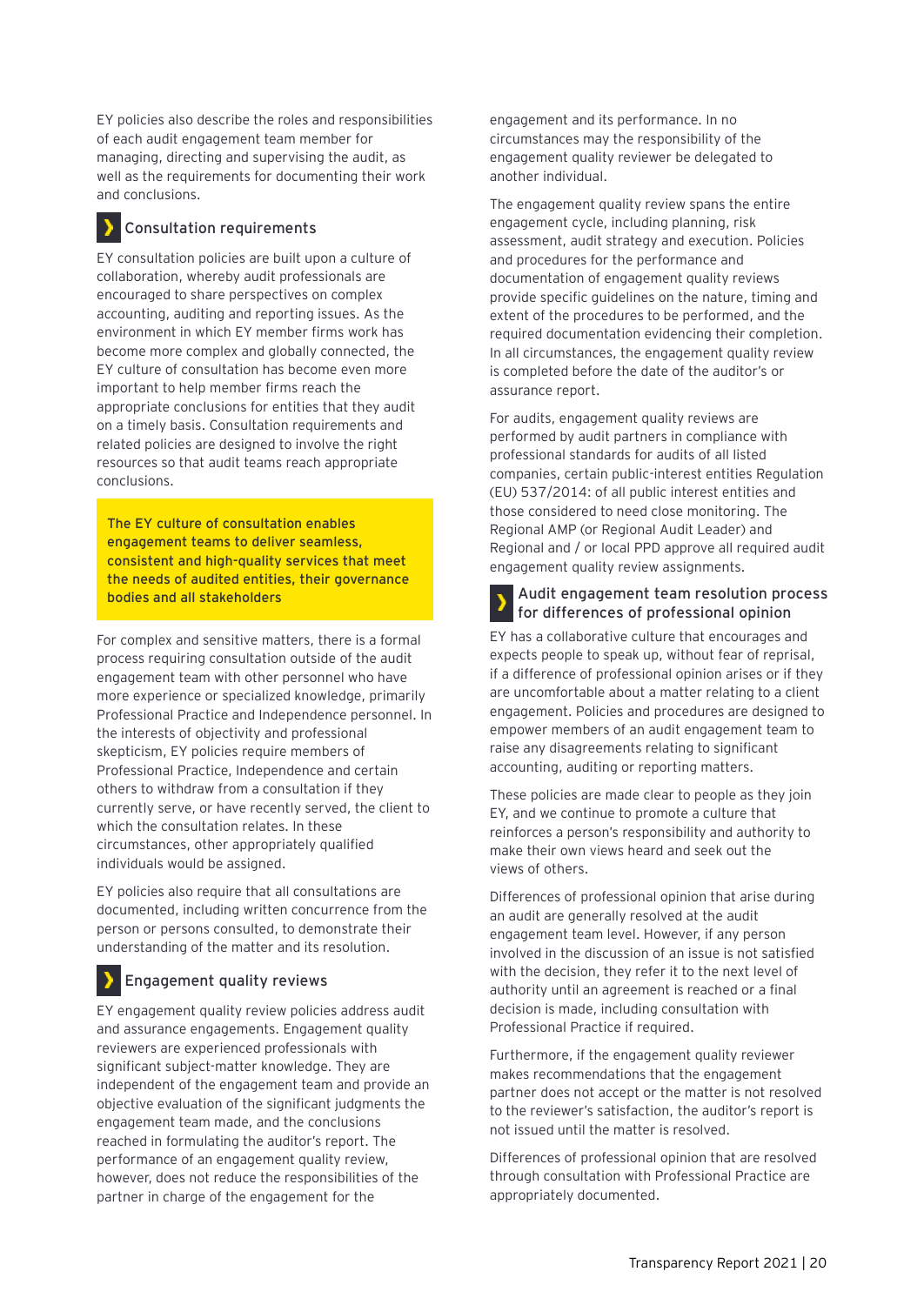### <span id="page-20-0"></span>**Rotation and long association**

EY supports mandatory audit partner rotation to help reinforce auditor independence. EY Latvia complies with the audit partner rotation requirements of the IESBA Code, Regulation (EU) 537/2014 of the European Parliament and of the Council of 16 April 2014 (EU 537/2014),and the Law on Audit Services of the Republic of Latvia, as well as the U.S. Securities and Exchange Commission (SEC), where required. EY Latvia supports audit partner rotation because it provides a fresh perspective and promotes independence from company management, while retaining expertise and knowledge of the business. Audit partner rotation, combined with independence requirements, enhanced systems of internal quality controls and independent audit oversight, helps strengthen independence and objectivity, and is an important safeguard of audit quality.

Article 17 of the EU Audit Regulation No. 537/2014 requires public interest entities to rotate their lead engagement partner, and their engagement quality reviewer after 7years. Following rotation, the lead audit engagement partner and engagement quality reviewer may not resume the lead partner role until at least three years have elapsed.

For PIEs, the EY Global Independence Policy requires the lead engagement partner, the engagement quality reviewer and other audit partners who make key decisions or judgments on matters significant to the audit, (together, the "key audit partners"), to be rotated after seven years. For a new PIE, (including a newly listed company), key audit partners may remain in place for an additional two years before rotating off the team if they have served the company for six or more years prior to the listing.

Upon completing the maximum service period for rotation, a key audit partner may not lead or coordinate professional services to the PIE audit client until after completing a cooling-off period. This period is five years for a lead audit engagement partner, three years for an engagement quality reviewer and two years for other partners, subject to rotation.

Where the required cooling-off period for the lead audit engagement partner established by the local legislative body or regulator is less than five years, the higher of that cooling-off period or three years may be substituted for the otherwise required fiveyear cooling-off period. This jurisdictional exception for the lead audit engagement partner may only be applied for audit periods beginning prior to 15 December 2023.

In addition to the key audit partner rotation requirements applicable to PIE audit clients, EY has established a long association safeguards framework. This is consistent with the requirements of the IESBA Code and Article 17 of 537/2014, and includes consideration of the threats to independence created by the involvement of professionals over a long period of time and a safeguards framework to address such threats.

We employ tools to effectively monitor compliance with internal rotation, and requirements for audit partners and other professionals who have had a long association with the audit client as well as gradual rotation. There is also a process for rotation planning and decision-making that involves consultation with, and approvals by, our Professional Practice and Independence professionals



#### **External rotation**

For public interest entities, we comply with the external audit firm rotation requirements of Art. 17 (1) of the EU Audit Regulation.

#### <span id="page-20-1"></span>**Audit quality reviews**

The EY Global AQR program is the cornerstone of the EY process to monitor audit quality. EY Latvia executes the Global AQR program, reports results and develops responsive action plans. The primary goal of the program is to determine whether systems of quality controls, including those of EY Latvia, are appropriately designed and followed in the execution of audit engagements to provide reasonable assurance of compliance with policies and procedures, professional standards and regulatory requirements. The Global AQR program complies with requirements and guidelines in the ISQC 1, as amended, and is supplemented, where necessary, to comply with Latvia professional standards and regulatory requirements. It also aids EY Latvia's continual efforts to identify areas where we can improve our performance or enhance our policies and procedures.

Executed annually, the program is coordinated and monitored by representatives of the Global PPD network, with oversight by the Global Assurance leadership.

The engagements reviewed each year are selected on a risk-based approach, emphasizing audit engagements that are large, complex or of significant public interest, including elements of unpredictability. The Global AQR program includes detailed riskfocused file reviews covering a large sample of listed and non-listed audit engagements, and public interest entities and non-public interest entities, to measure compliance with internal policies and procedures; EY GAM requirements; and relevant local professional standards and regulatory requirements. It also includes reviews of a sample of non-audit assurance engagements performed by audit engagement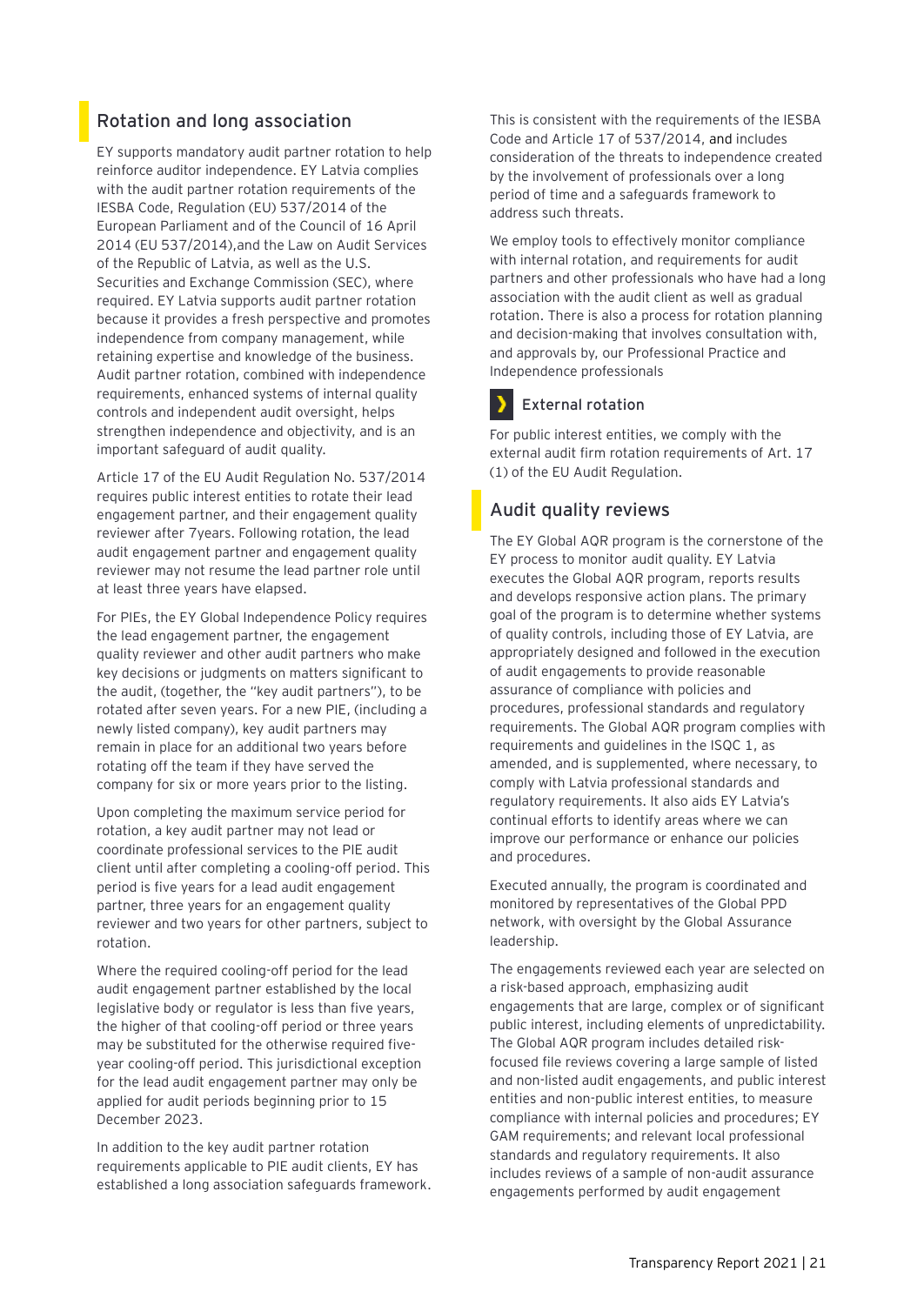teams. These measure compliance with the relevant professional standards, and internal policies and procedures that should be applied in executing nonaudit assurance services. In addition, practice-level reviews are performed to assess compliance with quality control policies and procedures in the functional areas set out in ISQC 1.

The Global AQR program complements external practice monitoring and inspection activities, such as inspection programs executed by audit regulators and external peer reviews. It also informs us of our compliance with regulatory requirements, professional standards, and policies and procedures.

AQR reviewers and team leaders are selected for their skills and professional competence in accounting and auditing, as well as their industry specialization. They have often participated in the Global AQR program for a number of years and are highly skilled in the execution of the program. Team leaders and reviewers are independent of the engagements and teams they are reviewing, and are normally assigned to inspections outside of their home location.

The COVID-19 pandemic continues to place restrictions on travel and face-to-face interaction. [Utilizing EY Canvas and other collaboration tools, and leveraging from the lessons learned in 2020, the AQR program was effectively completed in EY Latvia.

The results of the AQR process are summarized globally (including for Areas and Regions), along with any key areas where the results indicate that continued improvements are required. Summarized results are shared within the network. Measures to resolve audit quality matters noted from the Global AQR program, regulatory inspections and peer reviews are addressed by Assurance leadership and our PPD. These programs provide important practice monitoring feedback for our continuing quality improvement efforts.

#### <span id="page-21-0"></span>**External quality assurance review**

EY Latvia's audit practice and our registered statutory auditors are subject to inspection by the Auditor Quality Control Committee of the Latvian Association of Certified Auditors under the oversight of the Ministry of Finance of the Republic of Latvia.. In additional, audit practice as auditor of PIEs is subject to periodic inspections by Ministry of Finance of the Republic of Latvia. As part of their inspections, the Latvian Association of Certified Auditors and Ministry of Finance of the Republic of Latvia. evaluate quality control systems and reviews selected engagements.

The last quality assurance inspection by Latvian Association of Certified Auditors took place in

September 2016. The final report on the inspection was issued on 22 September 2016. The first inspection by Ministry of Finance was performed and final report on the inspection was issued on 15 November 2019.

We respect and benefit from the Ministry of Finance and Latvian Association of Certified Auditors inspection process. We thoroughly evaluate the points raised during the inspection in order to identify areas where we can improve audit quality. Engagements with significant findings are subject to root cause analysis (see next section). Together with the AQR process, external inspections provide valuable insight into the quality of EY audits. These insights enable us to effectively execute high-quality audits.

Information on the above-mentioned regulator along with publicly available inspection reports can be found at [www.lzra.lv](http://www.lzra.lv/) and [www.fm.gov.lv.](http://www.fm.gov.lv/)

#### <span id="page-21-1"></span>**Root cause analysis**

Root cause analysis is a central part of the EY quality improvement framework, providing an in-depth assessment of the root causes that underlie an audit's favorable or unfavorable inspection outcome. This enables the identification of the key factors that can impact audit quality and the taking of responsive actions.

EY Latvia's audit practice identifies and evaluates the causal factors when a root cause analysis is performed. Analyzing this research enables a better understanding of the drivers behind both positive and negative inspection outcomes. Responsive action plans are developed to address the root causes for significant engagement-related findings. EY Latvia's audit practice reviews the nature and prevalence of root causes to determine if systemic issues exist and if so, further action plans are developed. EY's Global Remediation Taskforce is responsible for addressing any pervasive root causes across the network and implementing responsive action plans on a larger scale.

#### <span id="page-21-2"></span>**Compliance with legal requirements**

The EY Global Code of Conduct provides clear guidance about EY actions and business conduct. EY Latvia complies with applicable laws and regulations, and EY's values underpin our commitment to doing the right thing. This important commitment is supported by a number of policies and procedures, explained in the paragraphs below.

#### **Anti-bribery**

The EY Global Anti-bribery Policy provides EY people with direction on certain unethical and illegal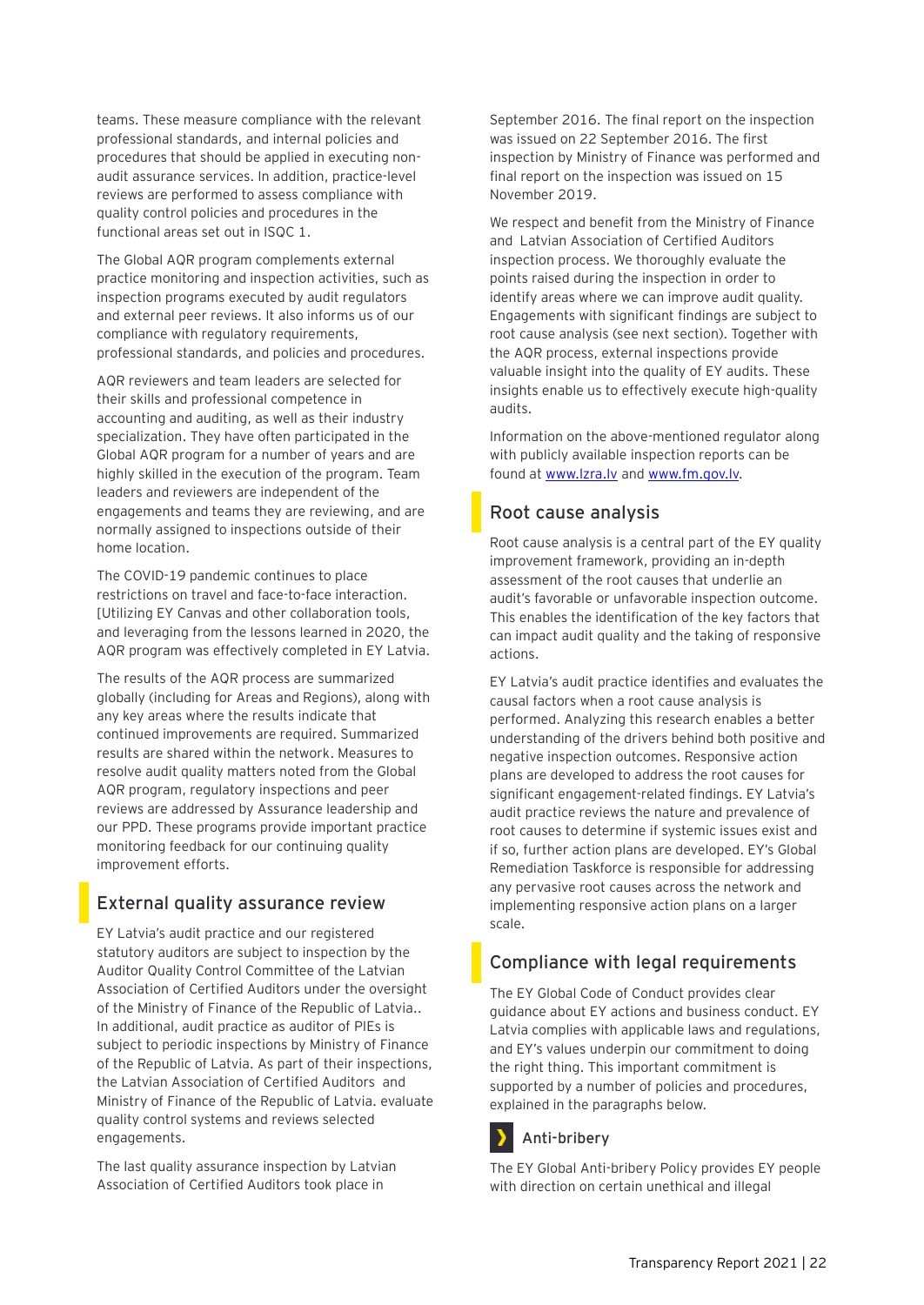activities. It emphasizes the obligation to comply with anti-bribery laws and provides a definition of what constitutes bribery. It also identifies reporting responsibilities when bribery is discovered. In recognition of the growing global impact of bribery and corruption, efforts have been sustained to continue to embed anti-bribery measures across EY.

#### У **Insider trading**

Securities trading is governed by many laws and regulations, and EY personnel are obliged to comply with applicable laws and regulations regarding insider trading. This means EY personnel are prohibited from trading in securities, while in possession of material, non-public information.

The EY Global Insider Trading Policy reaffirms the obligation of EY people not to trade in securities when in possession of insider information, provides detail on what constitutes insider information, and identifies with whom EY people should consult if they have questions regarding their responsibilities.

#### **Economic and trade sanctions**

It is important that we are aware of the everchanging situation with respect to international economic and trade sanctions. EY monitors sanctions issued in multiple geographies and provides guidance to EY people on impacted activities.

#### **Data privacy**

The EY global policy on personal data protection, revised and reissued in 2018, sets out the principles to be applied to the collection, use and protection of personal data, including that relating to current, past and prospective personnel, clients, suppliers and business associates. This policy is consistent with the strict requirements of the European Union's GDPR, and other applicable laws and regulations concerning data protection and privacy. EY also has binding corporate rules approved by EU regulators in place to facilitate the movement of personal data within the EY network. Furthermore, we have a policy to address our specific Latvia data privacy requirements and business needs.

#### **Document retention**

EY global and related local policies on records and information retention and disposition apply to all engagements and personnel. These policies address document preservation whenever any person becomes aware of any actual or reasonably anticipated claim, litigation, investigation, subpoena or other government proceedings involving us or one of our clients that may relate to our work. It also addresses Latvia legal requirements, applicable to the creation and maintenance of working papers, relevant to the work performed.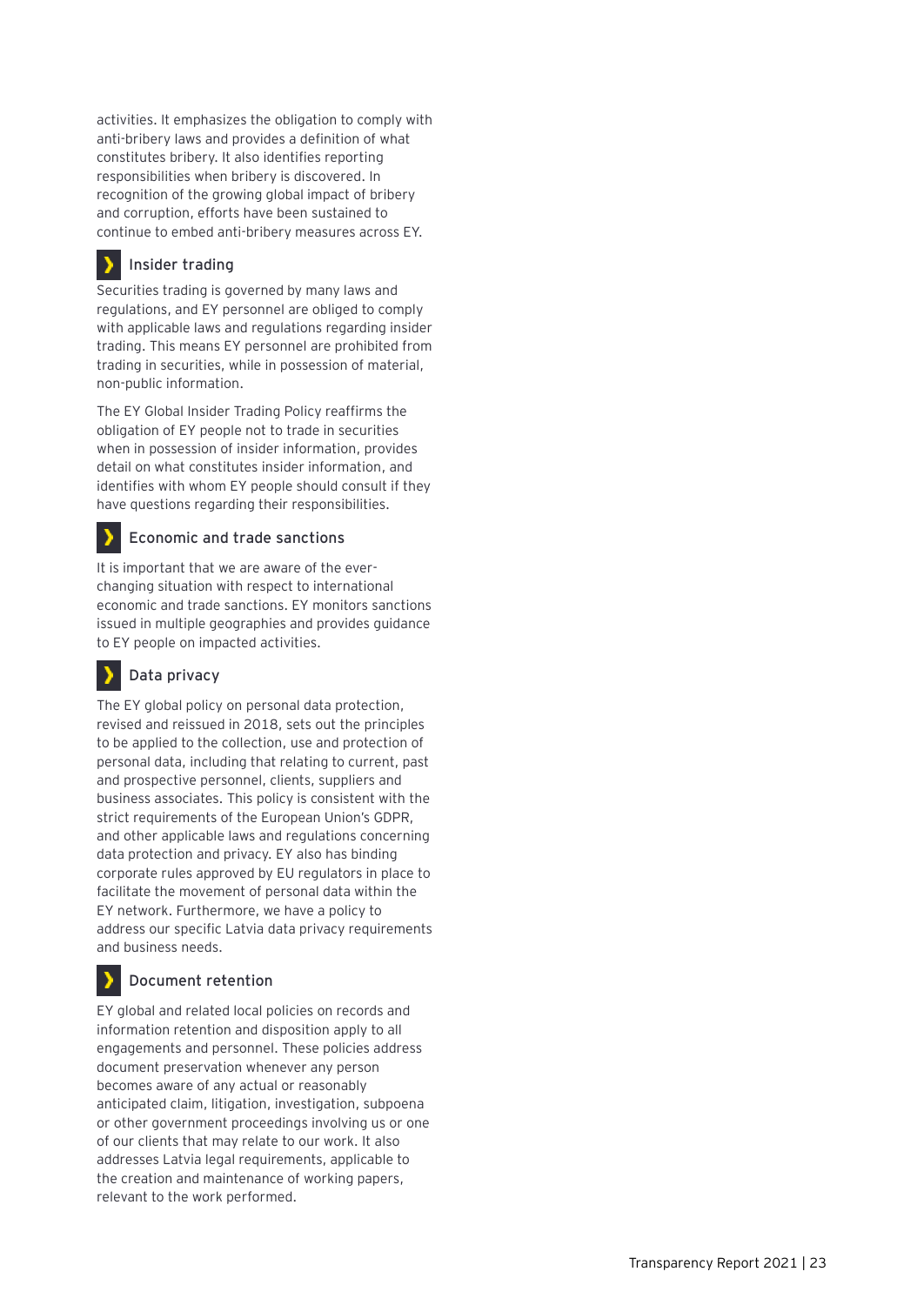## <span id="page-23-0"></span>Independence practices

The EY Global Independence Policy requires EY Latvia and our people to comply with the independence standards applicable to specific engagements, e.g., the IESBA Code of Ethics and the Law on Audit Services of the Republic of Latvia.

We consider and evaluate independence with regard to various aspects, including our financial relationships and those of our people; employment relationships; business relationships; the permissibility of services we provide to audit clients; applicable firm and partner rotation requirements; fee arrangements; audit committee pre-approval, where applicable; and partner remuneration and compensation.

**Failure to comply with applicable independence requirements will factor into decisions relating to a person's promotion and compensation, and may lead to other disciplinary measures, including separation from EY Latvia.**

EY Latvia has implemented EY's global applications, tools and processes to support us, our professionals and other employees in complying with independence policies.

#### **EY Global Independence Policy**

The EY Global Independence Policy contains the independence requirements for member firms, professionals and other personnel. It is a robust policy predicated on the IESBA Code and supplemented by more stringent requirements in jurisdictions, where prescribed, by the local legislative body, regulator or standard-setting body. The policy also contains guidance designed to facilitate an understanding and the application of the independence rules. The EY Global Independence Policy is readily accessible and easily searchable on the EY intranet.

### **Global Independence System (GIS)**

The GIS is an intranet-based tool that helps EY professionals identify the entities from which independence is required and the independence restrictions that apply. Most often, these are listed audit clients and their affiliates, but they can also be other types of attest or assurance clients. The tool includes family-tree data relating to affiliates of listed audit clients and is updated by client-serving engagement teams. The entity data includes notations that indicate the independence rules that apply to each entity, helping our people determine the type of services that can be provided or other interests or relationships that can be entered into.

### **Global Monitoring System (GMS)**

The GMS is another important global tool that assists in identifying proscribed securities and other impermissible financial interests. Professionals ranked as manager and above are required to enter details about all securities they hold, or those held by their immediate family, into the GMS. When a proscribed security is entered or if a security they hold becomes proscribed, professionals receive a notice and are required to dispose of the security. Identified exceptions are reported through an independence incident reporting system for regulatory matters.

GMS also facilitates annual and quarterly confirmation of compliance with independence policies, as described below.



#### **Independence compliance**

EY has established several processes and programs aimed at monitoring the compliance with independence requirements of EY member firms and their people. These include the following activities, programs and processes.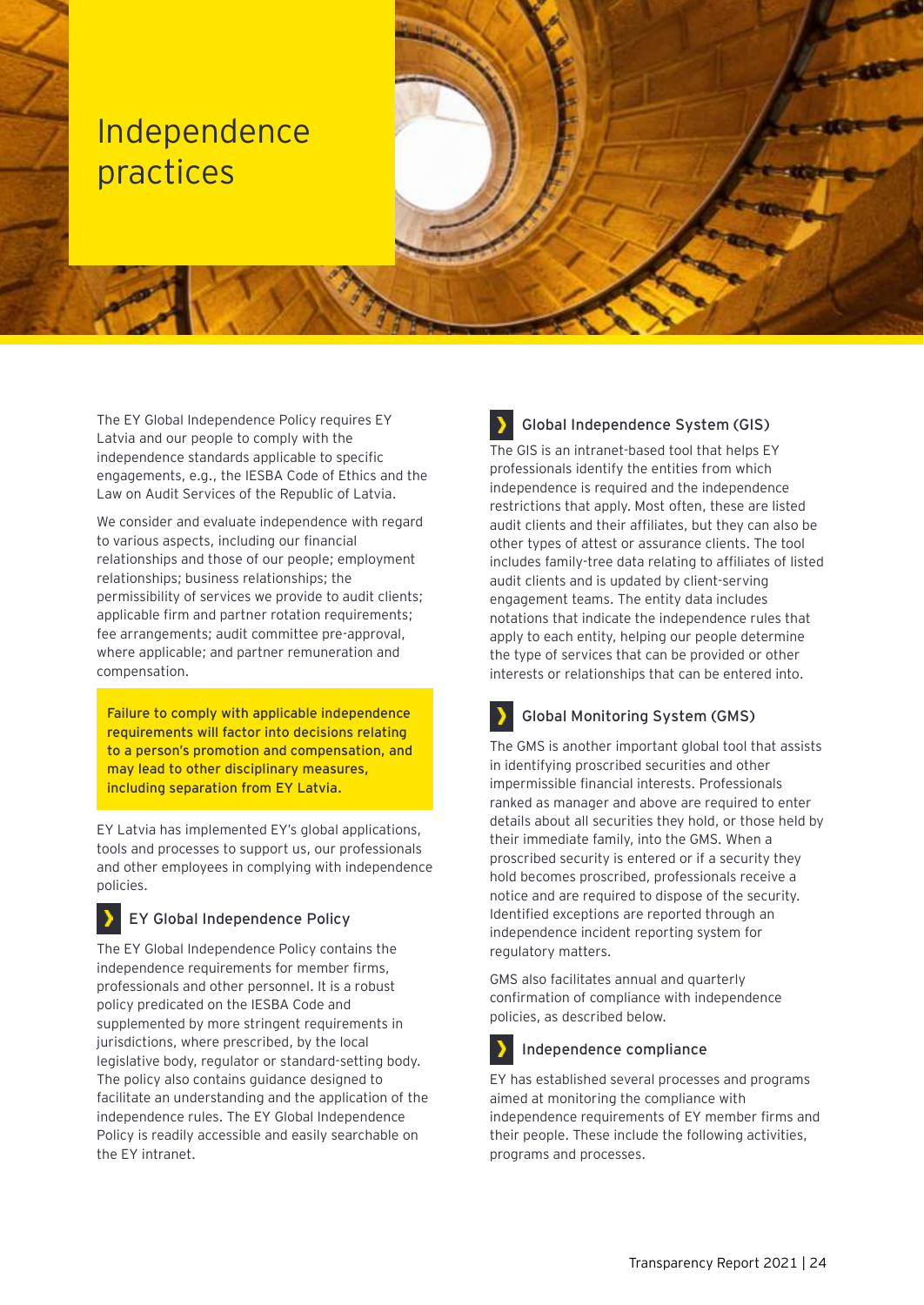#### **Independence confirmation**

Annually, EY Latvia is included in an Area-wide process to confirm compliance with the EY Global Independence Policy and process requirements, and to report identified exceptions, if any.

All EY professionals, and certain others, based on their role or function, are required to confirm compliance with independence policies and procedures at least once a year. All partners are required to confirm compliance quarterly.

#### **Independence compliance reviews**

EY conducts internal procedures to assess member firm compliance with independence matters. These reviews include aspects of compliance related to nonaudit services, business relationships with the companies we audit and financial relationships of member firms.

#### **Personal independence compliance testing**

Each year, the EY Global Independence team establishes a program for testing compliance with personal independence confirmation requirements and with reporting of information into GMS. For the 2021 testing cycle, EY Latvia tested more than twopartners and other personnel.

#### **Non-audit services**

EY monitors compliance with professional standards, laws and regulations governing the provision of nonaudit services to audit clients through a variety of mechanisms. These include the use of tools, such as PACE (see page 16) and the Service Offering Reference Tool (SORT) (see below), and training and required procedures completed during the performance of audits and internal inspection processes. There is also a process in place for the review and approval of certain non-audit services in advance of accepting the engagement.

#### **Global independence learning**

EY develops and deploys a variety of independence learning programs. All EY professionals and certain other personnel are required to participate in annual independence learning to help maintain independence from the companies EY member firms audit.

**The goal is to help EY people understand their responsibilities and to enable each of them, and their member firms, to be free from interests that might be regarded as incompatible with objectivity, integrity and impartiality in serving an audit client.**

The annual independence learning program covers independence requirements, focusing on recent changes to policy, as well as recurring themes and topics of importance. Timely completion of annual independence learning is required and is monitored closely.

In addition to the annual learning program, independence awareness is promoted through events and materials, including new-hire programs, milestone programs and core service line curricula.

#### **Service Offering Reference Tool (SORT)**

We assess and monitor our portfolio of services on an ongoing basis to confirm that they are permitted by professional standards, laws and regulations, and to make sure that we have the right methodologies, procedures and processes in place as new service offerings are developed. We restrict services from being provided that could present undue independence or other risks. SORT provides EY people with information about EY service offerings. It includes guidance on which services can be delivered to audit and non-audit clients, as well as independence and other risk management issues and considerations.

#### **Business Relationship Evaluation Tool (BRET)**

EY people are required to use BRET in many circumstances to identify, evaluate and obtain advance approval of a potential business relationship with an audit client, thereby supporting our compliance with independence requirements.

#### **Audit committees and oversight of independence**

We recognize the important role audit committees and similar corporate governance bodies undertake in the oversight of auditor independence. Empowered and independent audit committees perform a vital role on behalf of shareholders in protecting independence and preventing conflicts of interest. We are committed to robust and regular communication with audit committees or those charged with governance. Through the EY quality review programs, we monitor and test compliance with EY standards for audit committee communications, as well as the pre-approval of non-audit services, where applicable.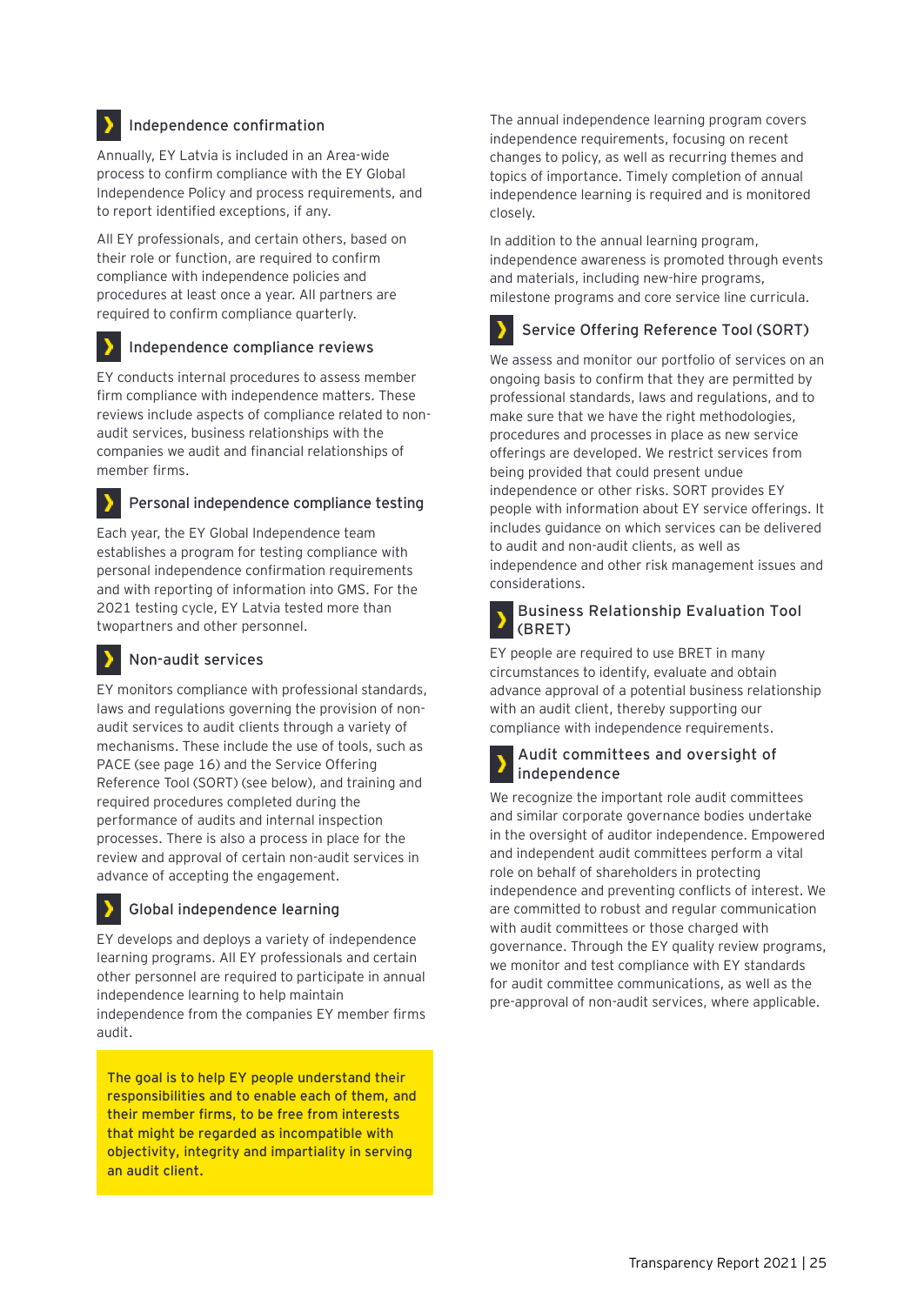## <span id="page-25-0"></span>Continuing education and investing in exceptional talent

#### <span id="page-25-1"></span>**Development of EY people**

#### **Professional development**

The continuous development of our people's skills and knowledge is critical to achieving our purpose of enhancing confidence in the capital markets.

Providing opportunities for the right experiences, learning and coaching helps our people grow and achieve their potential at a variable pace of progression. The day-to-day experiences gained are assigned locally in a systematic way, while the EY audit learning core curriculum is globally consistent. This is supported throughout by on-the-job coaching from more experienced professionals that helps to transform knowledge and experience into practice.

Learning is delivered through the award-winning Audit Academy, which combines "on-demand" elearning modules with interactive physical or virtual classroom-based simulations and case studies, plus relevant reinforcement and application support. This is supplemented by learning programs that are developed in response to changes in accounting and reporting standards, independence and professional standards, new technology and emerging issues.

Where an EYG member firm audits and reviews International Financial Reporting Standards (IFRS) financial statements, relevant team members undertake learning to become IFRS-accredited.

EY Latvia requires audit professionals to obtain at least 20 hours of continuing professional education each year and at least 120 hours over a three-year period. Of these hours, 40% (16 hours each year and 48 hours over a three-year period) must cover technical subjects related to accounting and auditing.

#### **Knowledge and internal communications**

In addition to professional development and performance management, we understand the importance of providing client engagement teams with up-to-date information to help them perform their professional responsibilities. There is significant EY investment in knowledge and communication networks to enable the rapid dissemination of information to help people collaborate and share best practices. This has been of increasing importance to address emerging risks arising as a result of the pandemic. Some EY resources and tools include:

- EY Atlas, which includes local and international accounting and auditing standards, as well as interpretive guidance
- Publications such as International GAAP, IFRS developments and illustrative financial statements
- Global Accounting and Auditing News weekly update covering assurance and independence policies, developments from standard-setters and regulators, as well as internal commentary thereon
- Practice alerts and webcasts covering a range of global and country-specific matters designed for continuous improvement in member firms' Assurance practices

#### **Performance management**

LEAD is a framework that connects EY people's career, development and performance. Through ongoing feedback, development, counselor excellence and career conversations, LEAD aligns individuals with the NextWave strategy and enables a focus on the future. It supports the growth and development of EY people at all stages of their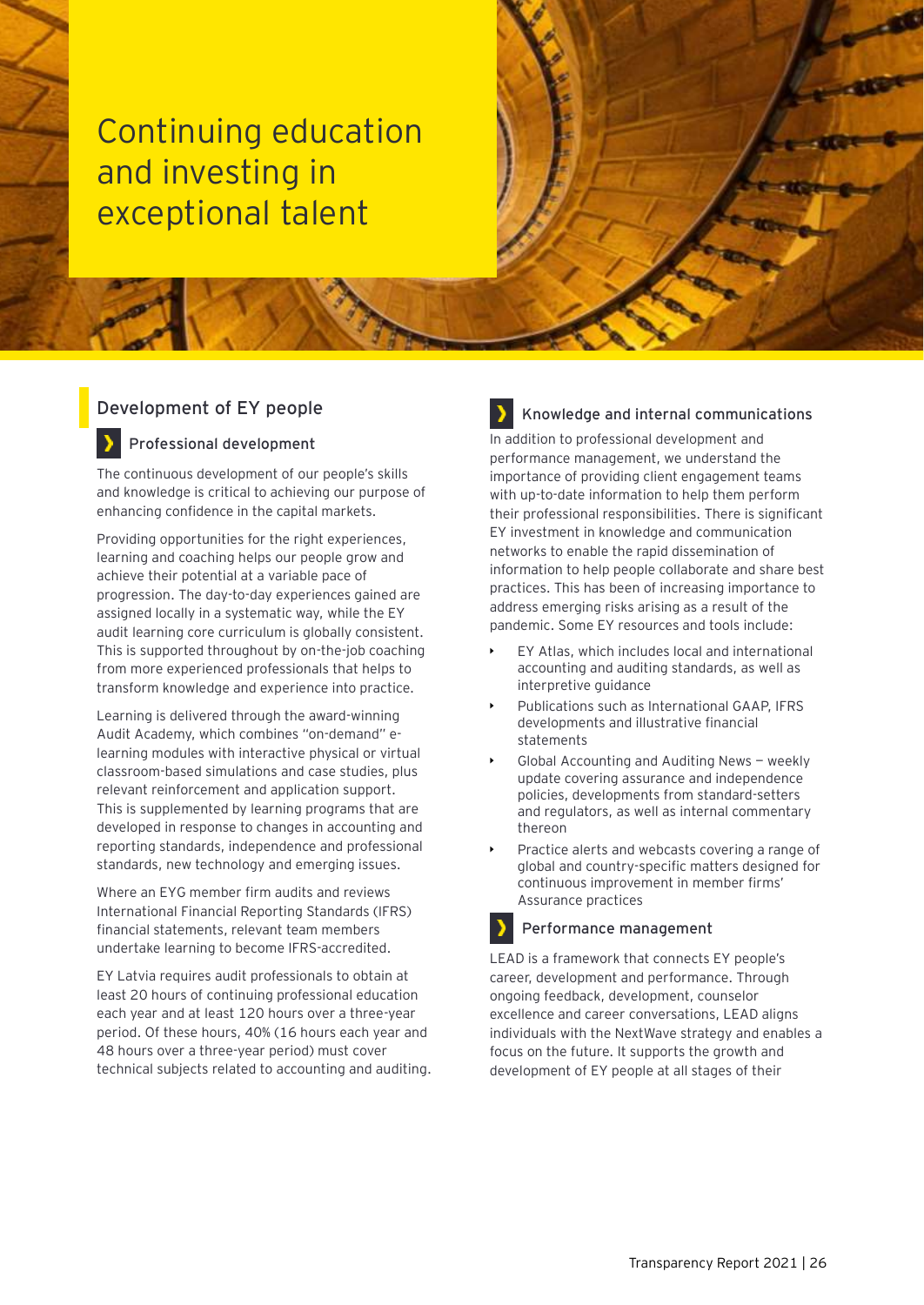careers. An individual's dashboard provides a snapshot of performance against the Transformative Leadership dimensions, including quality, risk management and technical excellence, and assesses performance against peers. Feedback received during an annual cycle is aggregated and used as an input to compensation and reward programs.

Regular discussions with a counselor, on topics such as diverse career journeys, applying emerging technology, experiencing new teams and learning, help identify opportunities for further development and to build future-focused skills.

#### **Impact of COVID-19**

The shift to remote working during the COVID-19 pandemic has provided new challenges for our people. From maintaining vitality to working in a virtual team, adopting an agile mindset that embraces change has been critical. These circumstances have further highlighted the need to maximize the use of available technology.

Additional counselling has also been provided to help EY people stay connected and engaged.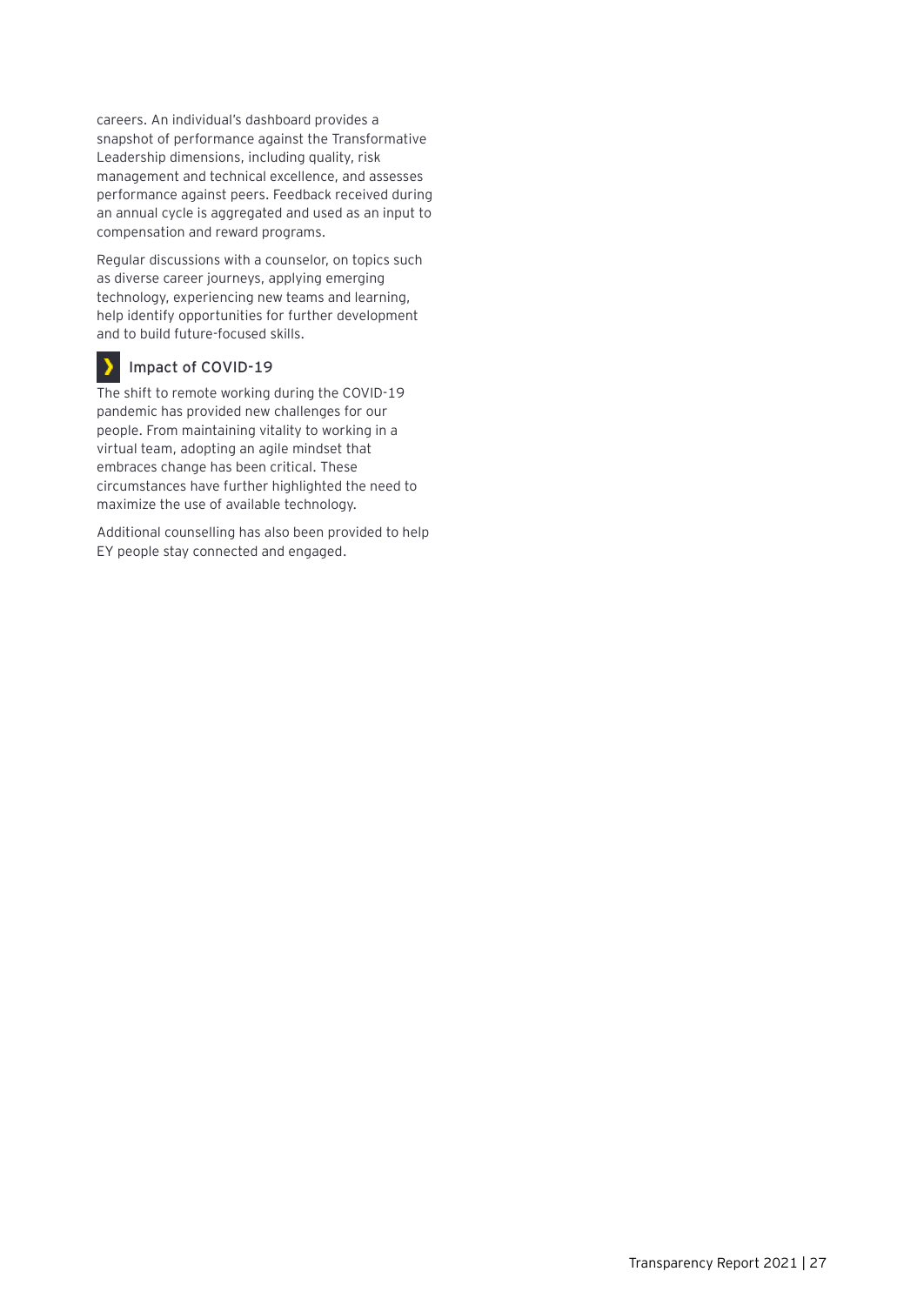## <span id="page-27-0"></span>Revenue and remuneration

### <span id="page-27-1"></span>**Financial information**

Revenue represents combined, not consolidated, revenues, and includes expenses billed to clients, and revenues related to billings to other EYG member firms. Revenue amounts disclosed in this report include revenues from both audit and non-audit clients.

Revenue is presented in accordance with Law on Audit Services of the Republic of Latvia and included for revenues from:

- 1. Statutory audit of annual and consolidated financial statements of PIEs, and entities belonging to a group of undertakings whose parent undertaking is a PIE
- 2. Statutory audit of annual and consolidated financial statements of other entities
- 3. Permitted non-audit services to entities audited by the statutory auditor or the audit firm
- 4. Non-audit services to other entities

#### **Financial information for the period ended on 30 June 2021 expressed in EUR**

| <b>Service</b>                                                                   | Revenue    | Percent |
|----------------------------------------------------------------------------------|------------|---------|
| Statutory audits and<br>directly related<br>services for PIEs                    | 1 304 679  | 7%      |
| Other audit services<br>and directly related<br>services for non-<br><b>PIES</b> | 2 384 727  | 12%     |
| Non-audit services<br>provided to<br>companies we audit                          | 1 523 056  | 8 %     |
| Non-audit services<br>provided to other<br>entities                              | 14 020 903 | 73%     |
| Total revenue<br>related to Ernst &<br>Young Baltic SIA                          | 19 233 365 | 100%    |

#### <span id="page-27-2"></span>**Partner remuneration**

Quality is at the center of the EY strategy and is a key component of EY performance management systems. EY Latvia partners are evaluated and compensated based on criteria that include specific quality and risk management indicators, covering both actions and results.

LEAD for partners, principals, executive directors and directors (PPEDDs) applies to all partners in EYG member firms around the world. LEAD for PPEDDs reinforces the global business agenda by continuing to link performance to wider goals and values. The process includes goal setting, ongoing feedback, personal development planning and performance review, and is tied to partners' recognition and reward. Documenting partners' goals and performance is the cornerstone of the evaluation process. A partner's goals are required to reflect various global priorities, one of which is quality.

EY policies prohibit evaluating and compensating lead audit engagement partners and other key audit partners on an engagement based on the sale of non-Assurance services to companies they audit. This reinforces to EY partners their professional obligation to maintain independence and objectivity. For audits conducted in accordance with the requirements of Directive 2014/56/EU of the European Parliament and of the Council of 16 April 2014, EY prohibits evaluating and compensating any partner or professional involved in, or able to influence the carrying out of, an engagement based on the sale of non-Assurance services to their audit clients. This reinforces that professionals are obligated to maintain independence and objectivity.

Specific quality and risk performance measures have been developed to account for:

- Providing technical excellence
- Living the EY values as demonstrated by behaviors and attitude
- Demonstrating knowledge of, and leadership in, quality and risk management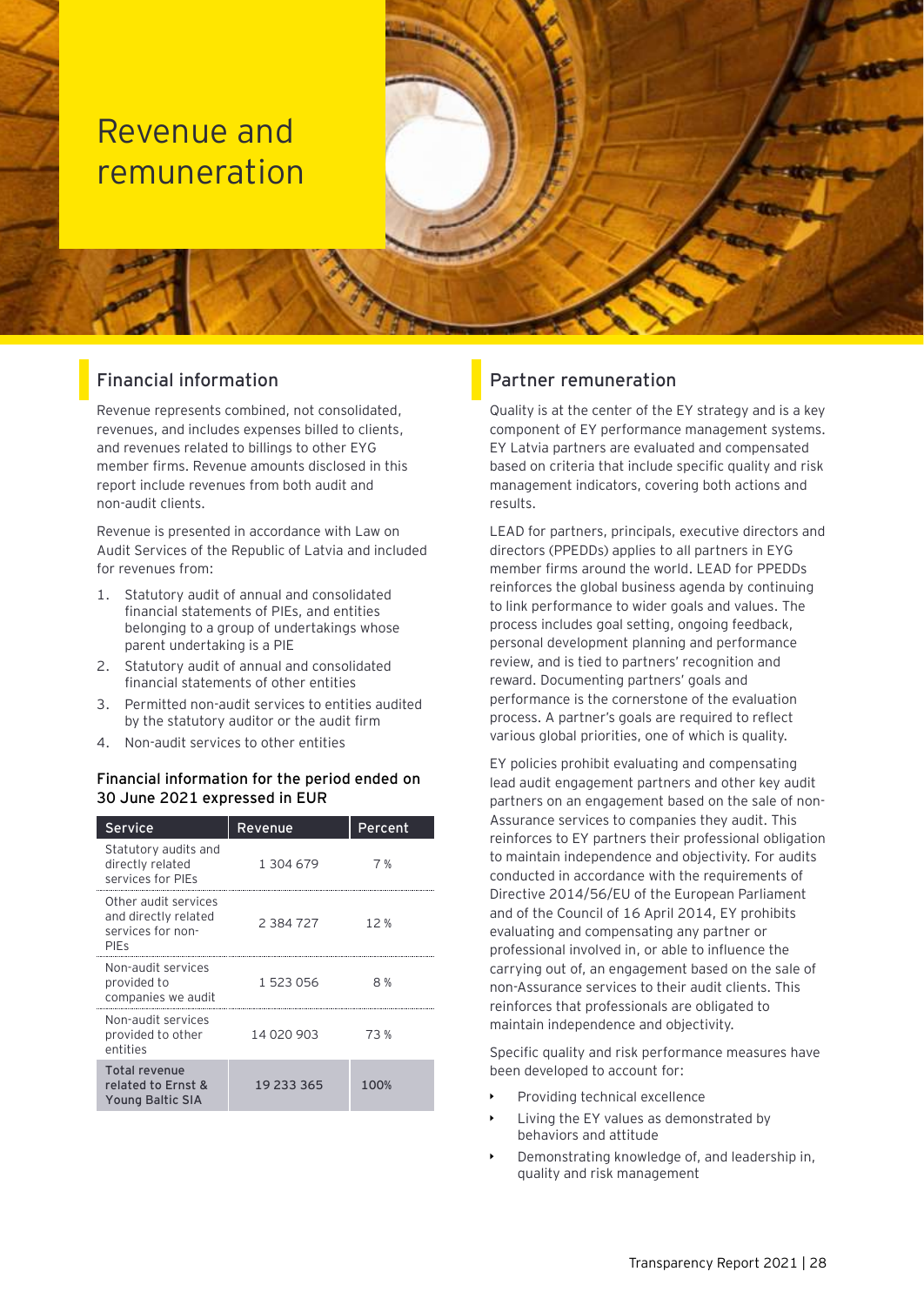- Complying with policies and procedures
- Complying with laws, regulations and professional duties
- Contributing to protecting and enhancing the EY brand

The EY partner compensation philosophy calls for meaningfully differentiated rewards based on a partner's level of performance, as measured within the context of LEAD. Partners are assessed by their firms annually on their performance in delivering quality, exceptional client service and people engagement, alongside financial and market metrics.

**We operate under a system that requires quality to be a significant consideration in a partner's overall year-end rating.**

To recognize different market values for different skills and roles, and to attract and retain highperforming individuals, the following factors are also considered when we determine our partners' total reward:

- Experience
- Role and responsibility
- Long-term potential

Instances of non-compliance with quality standards result in remedial actions, which may include performance evaluation, compensation adjustment, additional training, additional supervision or reassignment. A pattern of non-compliance or particularly serious non-compliance may result in actions that include separation from EY Latvia.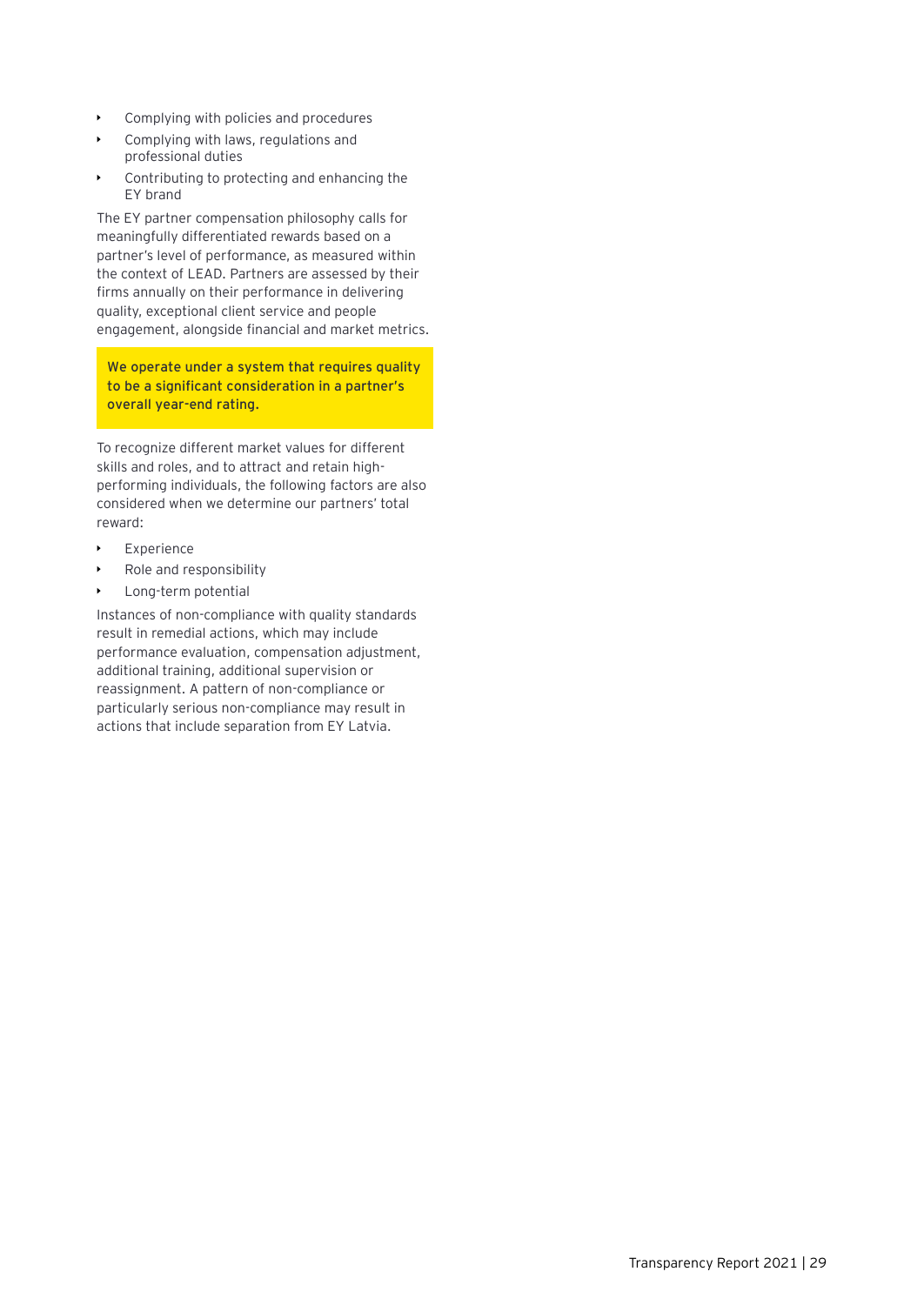## <span id="page-29-0"></span>Appendix 1: list of PIE audit clients

### <span id="page-29-1"></span>**EY Latvia PIE audit clients**

In the fiscal year that ended on 30 June 2021, EY Latvia performed audits of the following PIEs:

HansaMatrix AS

Reģionālā investīciju banka AS

SEB atklātais pensiju fonds AS

SEB banka AS

SEB Life and Pension Baltic SE

SEB Investment Management IPAS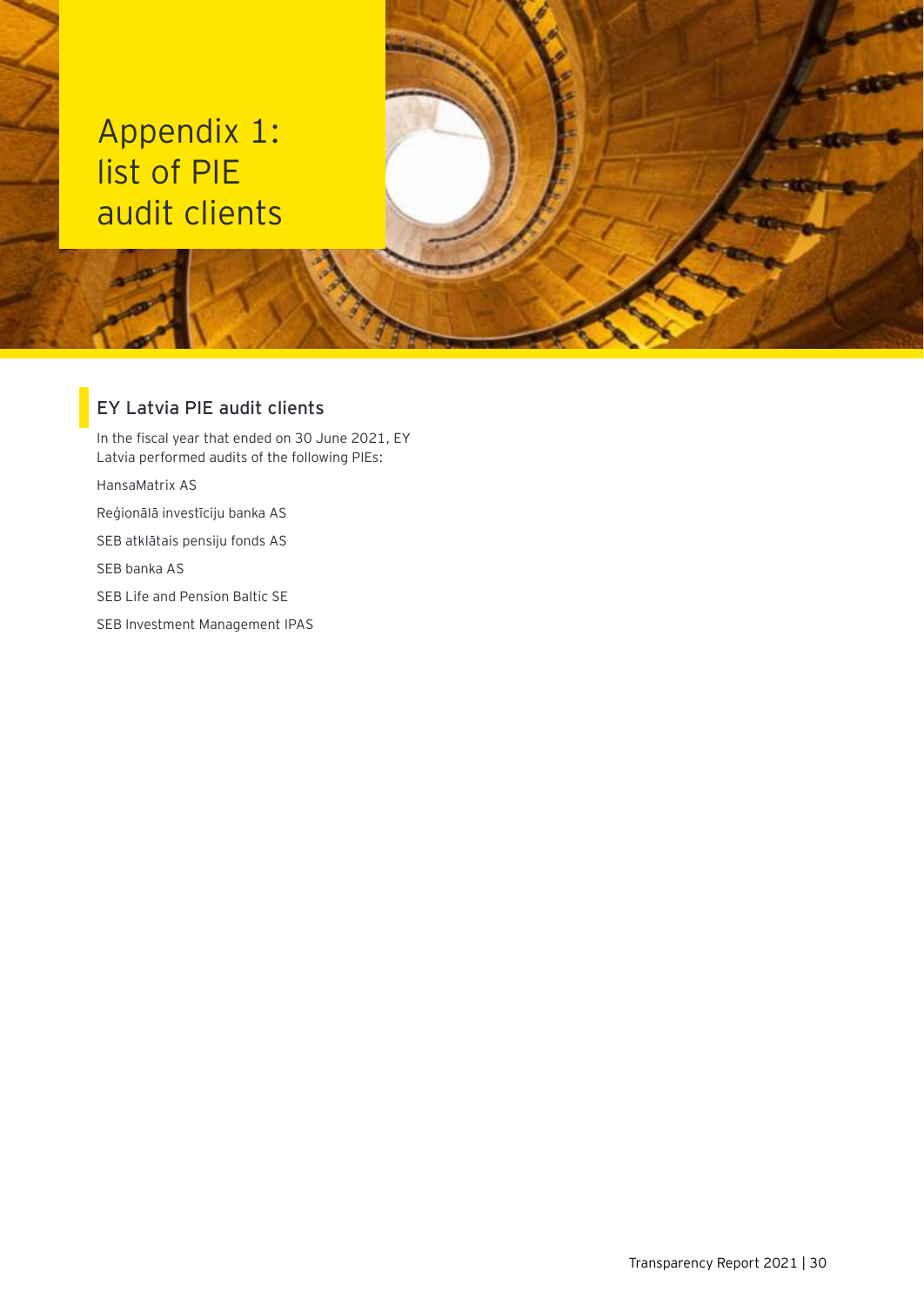## <span id="page-30-0"></span>Appendix 2: approved EYG member firms

#### **List of approved EYG member firms in an EU or EEA member state**  $\rightarrow$

As of 30 June 2021, the following EYG member firms are approved to carry out statutory audits in an EU or EEA member State:

| <b>Member State</b>   | Statutory auditor or audit firm                      |  |  |  |  |
|-----------------------|------------------------------------------------------|--|--|--|--|
| Austria               | Ernst & Young Wirtschaftspruefungsgesellschaft mbH   |  |  |  |  |
|                       | <b>EY Assurance Services SRL</b>                     |  |  |  |  |
| <b>Belgium</b>        | EY Bedrijfsrevisoren SRL                             |  |  |  |  |
|                       | EY Europe SCRL                                       |  |  |  |  |
| <b>Bulgaria</b>       | Ernst & Young Audit OOD                              |  |  |  |  |
| Croatia               | Ernst & Young d.o.o.                                 |  |  |  |  |
|                       | Ernst & Young Cyprus Limited                         |  |  |  |  |
|                       | Ernst & Young                                        |  |  |  |  |
| Cyprus                | Ernst & Young CEA (South) Services Ltd               |  |  |  |  |
|                       | Ernst & Young CEA (South) Holdings Plc               |  |  |  |  |
| <b>Czech Republic</b> | Ernst & Young Audit, s.r.o.                          |  |  |  |  |
|                       | EY Godkendt Revisionspartnerselskab                  |  |  |  |  |
| <b>Denmark</b>        | EY Grønland Statsautoriseret Revisionspartnerselskab |  |  |  |  |
|                       | EY Net Source A/S                                    |  |  |  |  |
| Estonia               | Ernst & Young Baltic AS                              |  |  |  |  |
|                       | <b>Baltic Network OU</b>                             |  |  |  |  |
| <b>Finland</b>        | Ernst & Young Oy                                     |  |  |  |  |
|                       | Artois                                               |  |  |  |  |
|                       | Auditex                                              |  |  |  |  |
|                       | Ernst & Young Audit                                  |  |  |  |  |
| <b>France</b>         | Ernst & Young et Autres                              |  |  |  |  |
|                       | EY & Associés                                        |  |  |  |  |
|                       | Picarle et Associes                                  |  |  |  |  |
| Germany               | Ernst & Young GmbH Wirtschaftsprüfungsgesellschaft   |  |  |  |  |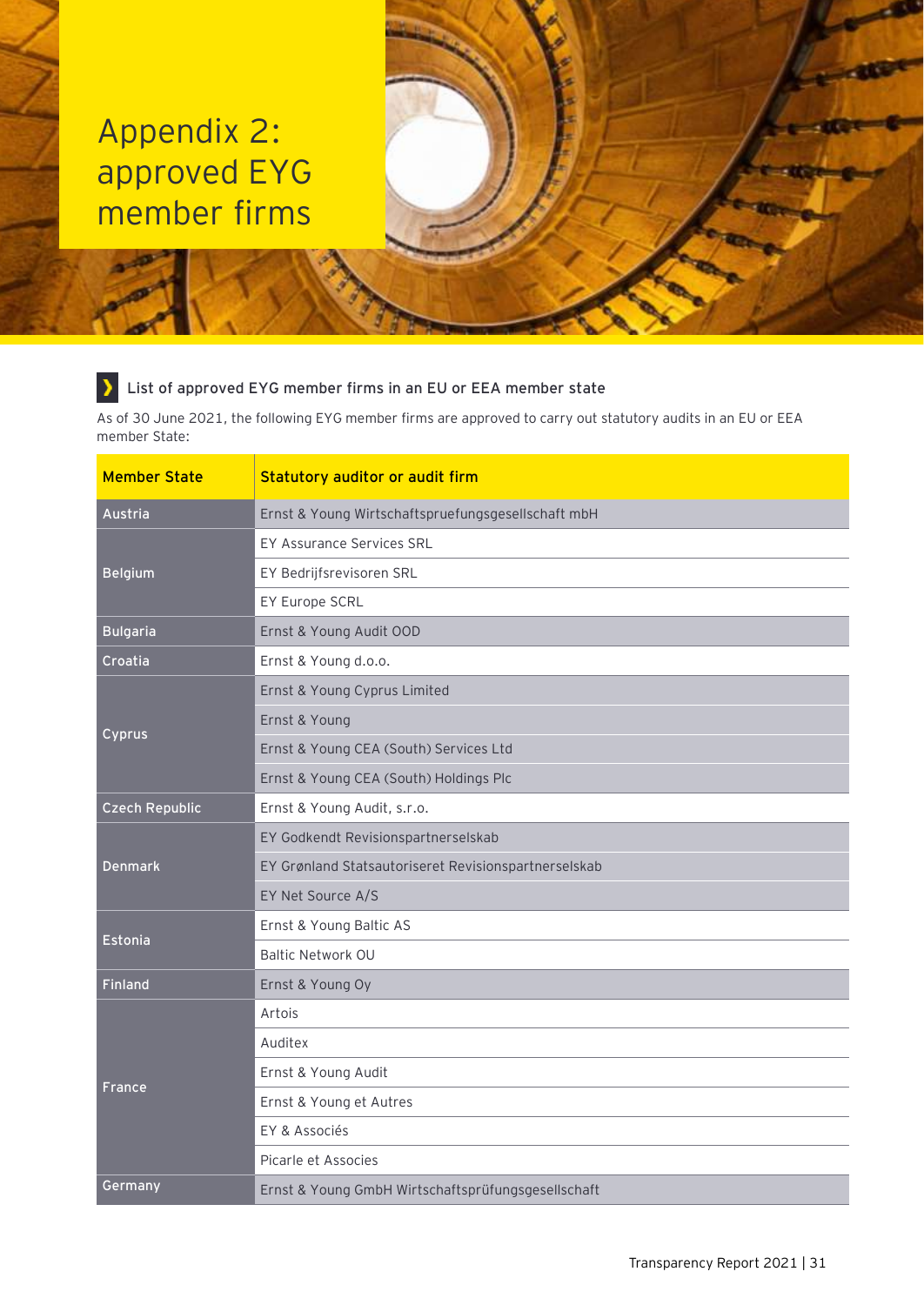| <b>Member State</b> | <b>Statutory auditor or audit firm</b>                                                                       |  |  |
|---------------------|--------------------------------------------------------------------------------------------------------------|--|--|
|                     | Ernst & Young Heilbronner Treuhand-GmbH Wirtschaftsprüfungsgesellschaft                                      |  |  |
|                     | EY Revision und Treuhand GmbH Wirtschaftsprüfungsgesellschaft                                                |  |  |
|                     | Treuhand-Süd GmbH Wirtschaftsprüfungsgesellschaft Steuerberatungsgesellschaft                                |  |  |
|                     | Schitag Schwäbische Treuhand GmbH Wirtschaftsprüfungsgesellschaft                                            |  |  |
| Greece              | Ernst & Young (Hellas) Certified Auditors Accountants SA                                                     |  |  |
| Hungary             | Ernst & Young Könyvvizsgáló Korlátolt Felelősségû Társaság                                                   |  |  |
| <b>Iceland</b>      | Ernst & Young ehf                                                                                            |  |  |
| Ireland             | Ernst & Young Chartered Accountants                                                                          |  |  |
| <b>Italy</b>        | EY S.p.A.                                                                                                    |  |  |
| Latvia              | Ernst & Young Baltic SIA                                                                                     |  |  |
|                     | Ernst & Young AG, Basel                                                                                      |  |  |
| Liechtenstein       | Ernst & Young GmbH Wirtschaftsprüfungsgesellschaft                                                           |  |  |
|                     | Ernst & Young AG, Vaduz                                                                                      |  |  |
| Lithuania           | Ernst & Young Baltic UAB                                                                                     |  |  |
|                     | Compagnie de Révision S.A.                                                                                   |  |  |
| Luxembourg          | Ernst & Young Luxembourg S.A.                                                                                |  |  |
|                     | Ernst & Young S.A.                                                                                           |  |  |
| Malta               | Ernst & Young Malta Limited                                                                                  |  |  |
| <b>Netherlands</b>  | Ernst & Young Accountants LLP                                                                                |  |  |
| Norway              | Ernst & Young AS                                                                                             |  |  |
|                     | Ernst & Young Audyt Polska sp. z o.o.                                                                        |  |  |
|                     | Ernst & Young Audyt Polska Spółka z ograniczoną odpowiedzialnością Finance spółka<br>komandytowa             |  |  |
| Poland              | Ernst & Young Audyt Polska spółka z ograniczoną odpowiedzialnością Doradztwo<br>Podatkowe spółka komandytowa |  |  |
|                     | Ernst & Young Audyt Polska spółka z ograniczoną odpowiedzialnością sp. k.                                    |  |  |
|                     | Ernst & Young Usługi Finansowe Audyt sp. z o.o.                                                              |  |  |
| Portugal            | Ernst & Young Audit & Associados - SROC, S.A.                                                                |  |  |
|                     | Ernst & Young Assurance Services S.r.l.                                                                      |  |  |
| Romania             | Ernst & Young Support Services SRL                                                                           |  |  |
| Slovakia            | Ernst & Young Slovakia, spol. s r.o.                                                                         |  |  |
| Slovenia            | Ernst & Young d.o.o.                                                                                         |  |  |
|                     | ATD Auditores Sector Público, S.L.U                                                                          |  |  |
| <b>Spain</b>        | Ernst & Young, S.L.                                                                                          |  |  |
| Sweden              | Ernst & Young AB                                                                                             |  |  |

Total turnover for the year ended on 30 June 2021 for these EYG member firms, (and for the UK & Gibraltar firms up to the end of the Brexit transition period of 31 December 2020), resulting from statutory audits of annual and consolidated financial statements was approximately € 2,6 billion.